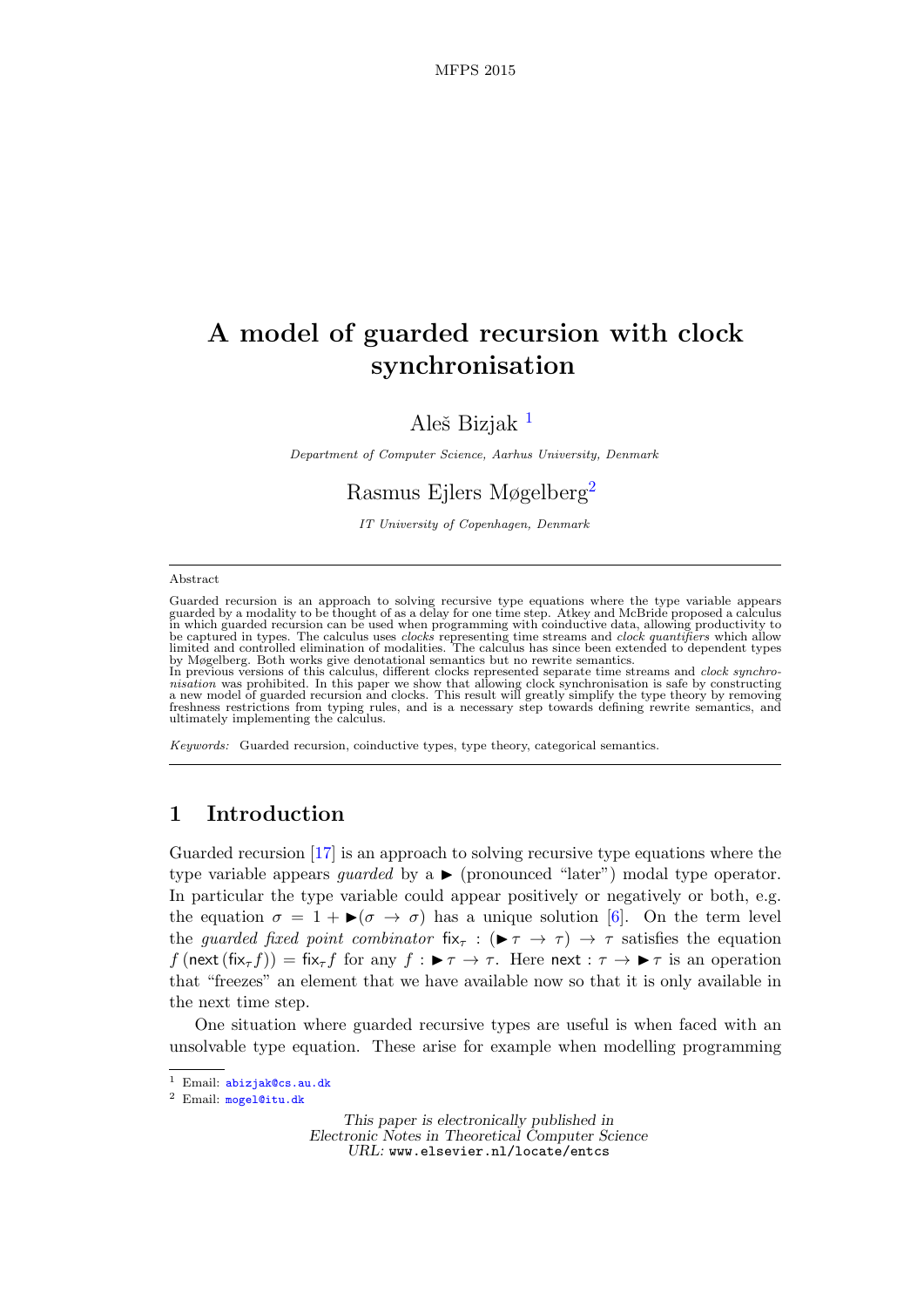languages with sophisticated features. In this case a solution to a guarded version of the equation often turns out to suffice, as shown in [\[6\]](#page-17-1).

But guarded recursive versions of polymorphic type equations are also useful in type theory, even in settings where inductive and coinductive solutions to these equations are assumed to exist. To see this, consider the coinductive type of streams Str, i.e., the final coalgebra for the functor  $\mathbb{S}(X) = \mathbb{N} \times X$ . Proof assistants like Coq [\[14\]](#page-17-2) and Agda [\[18\]](#page-17-3) allow programmers to construct streams using recursive definitions, but to ensure consistency, these must be productive, i.e., one must be able to compute the first  $n$  elements of a stream in finite time. Coq and Agda inspect recursive definitions for productivity by a syntactic property that is often overly conservative and does not interact well with higher-order functions.

Using the type of *guarded streams*  $Str_g$ , i.e., the *unique* type satisfying the equation  $Str_g = N \times \triangleright Str_g$ , one can encode productivity in types: a productive recursive stream definition is exactly a term of type  $\blacktriangleright$  Str<sub>g</sub>  $\rightarrow$  Str<sub>g</sub>. To combine the benefits of coinductive and guarded recursive types, Atkey and McBride [\[3\]](#page-17-4) suggested a simply typed calculus with clock variables  $\kappa$  representing time streams, each with associated  $\blacktriangleright^{\kappa}$  type constructors, and universal quantification over clocks  $\forall \kappa$ . If we think of the type  $\tau$  as being time-indexed along  $\kappa$ , then the type  $\forall \kappa.\tau$  contains only elements which are available for all time steps. The relationship between the two notions of streams can then be captured by the encoding of the coinductive stream type as  $\text{Str} = \forall \kappa$ .  $\text{Str}_{g}^{\kappa}$ . This encoding works for a general class of coinductive types including those given by polynomial functors, and these results were since extended to the dependently typed setting by Møgelberg [\[16\]](#page-17-5). In both cases the encodings were proved sound with respect to a denotational model and no rewrite semantics was given. This paper is part of ongoing work to construct just that.

#### Clock synchronisation

In the calculus for guarded recursion with clocks, typing judgements are given in a context of clocks  $\Delta$ , which is just a finite set of names for clocks, as well as a context of term variables Γ. Clock variables  $\kappa$  are simply names, there are no constants or operations on them, and there is no type of clocks. The introduction and elimination rules for  $\forall \kappa$  as defined by Atkey and McBride [\[3\]](#page-17-4) are

<span id="page-1-0"></span>
$$
\frac{\Delta, \kappa \mid \Gamma \vdash t : \tau}{\Delta \mid \Gamma \vdash \Lambda \kappa. t : \forall \kappa. \tau} \qquad \frac{\Delta, \kappa' \mid \Gamma \vdash t : \forall \kappa. \tau \qquad \kappa' \notin \forall \kappa. \tau}{\Delta, \kappa' \mid \Gamma \vdash t[\kappa']: \tau[\kappa'/\kappa]} \qquad (1)
$$

These rules are very similar to those for polymorphic types in System F [\[8\]](#page-17-6), except for the freshness side condition on the elimination rule ensuring that the clocks  $\kappa$ and  $\kappa'$  are not synchronised in  $\tau$ . The side condition makes the rule syntactically not well-behaved. For instance it is not clear that the  $\beta$ -rule for clock application preserves types.

This becomes a more serious problem in dependent type theory. The rule Møgelberg [\[16\]](#page-17-5) considers for clock instantiation is

$$
\frac{\kappa \notin \text{fc}\left(\Gamma\right) \qquad \Delta, \kappa \mid \Gamma \vdash \tau \qquad \Delta, \kappa' \mid \Gamma, \Gamma' \vdash t : \forall \kappa. \tau}{\Delta, \kappa' \mid \Gamma, \Gamma' \vdash t [\kappa'] : \tau[\kappa'/\kappa]}
$$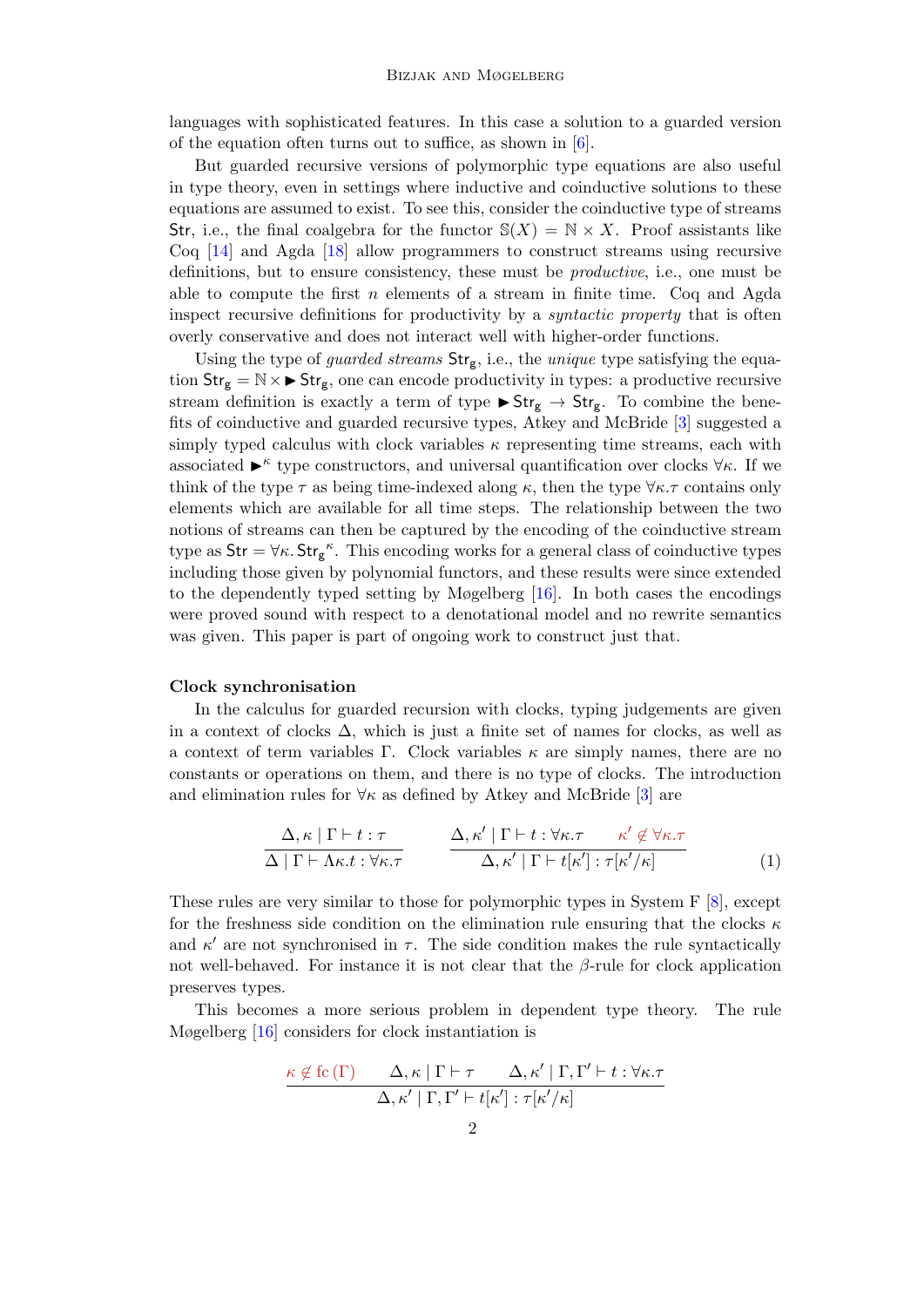

<span id="page-2-0"></span>Figure 1. A type with two free clocks in the new model.

where the side condition requires that none of the types  $\tau$  depends on contain the clock  $\kappa$ . The reason for the additional clock context  $\Gamma'$  is to ensure that the calculus is closed under weakening. However, closure under substitution was overlooked and the rules do not appear to be sufficient to derive the substitution property like

$$
\frac{\Delta |\Gamma, x:\tau \vdash t:\sigma \qquad \Delta |\Gamma \vdash s:\tau}{\Delta |\Gamma \vdash t[s/x]: \sigma[s/x]}
$$

which is necessary for a well-behaved dependent type theory.

The restriction on clock instantiation comes from the denotational models of guarded recursion. The original work on guarded recursion [\[5,](#page-17-7)[6\]](#page-17-1) models a type as a presheaf over the ordered natural numbers, i.e., a diagram of the form

$$
X(1) \leftarrow X(2) \leftarrow X(3) \leftarrow \cdots
$$

For example, the guarded recursive type of streams satisfying  $Str_g = N \times \rightarrow Str_g$  is modelled by the presheaf with  $X(n) = \mathbb{N}^n$ . In this model  $\blacktriangleright$  shifts a type one step to the right inserting a singleton set in the end of the sequence.

This model was generalised by Møgelberg [\[16\]](#page-17-5) (Atkey and McBride [\[3\]](#page-17-4) use essentially the same idea) to multiple clocks by simply indexing by multiple copies of natural numbers. Thus, conceptually, a type with clocks  $\kappa_1$  and  $\kappa_2$  was modelled as a two dimensional diagram of sets (as in the left hand part of Figure [1\)](#page-2-0). In this model there is no semantic correspondent to clock substitution. In particular, if  $\tau$ is a type with two free clocks  $\kappa_1$  and  $\kappa_2$ , then the denotation of  $\tau$ [ $\kappa_1/\kappa_2$ ] is a one dimensional diagram, but this is in general not the diagonal of the denotation of  $\tau$ , as one might expect. Semantically, one reason is that taking the diagonal does not commute with the cartesian closed structure.

We propose a new model which supports clock substitution that preserves all the constructs of type theory in the correct way. The model verifies soundness (up to solving the coherence problem, see Section [4\)](#page-16-0) of the rules [\(1\)](#page-1-0) as understood in dependent type theory, but without the freshness side condition on the elimination rule. In the new model a type depending on two clocks  $\kappa_1$  and  $\kappa_2$  is modelled as a commutative diagrams of the form in Figure [1:](#page-2-0) the two dimensional grid on the left represents the type X when clocks  $\kappa_1$  and  $\kappa_2$  are not identified and the vertical diagram on the right represents the type X when clocks  $\kappa_1$  and  $\kappa_2$  become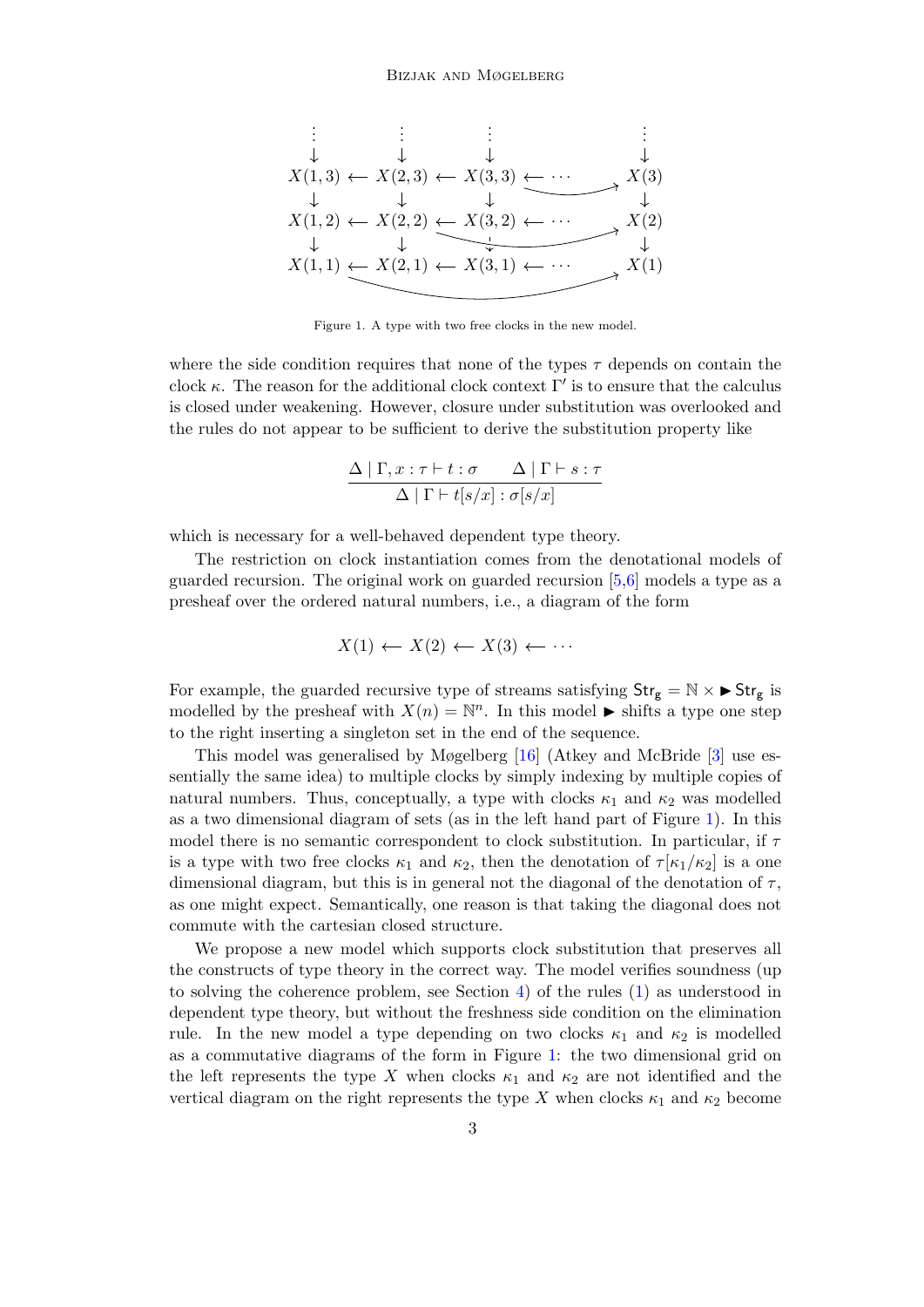#### Bizjak and Møgelberg

synchronised. The arrows inside the two and one dimensional diagrams describe the evolution of elements when the clocks decrease and the arrows from the diagonal of the diagram on the left to the diagram on the right describe how the elements change when the clocks are synchronised. This also explains why there are no arrows from the vertical diagram on the right to the diagram on the left. Once the clocks are identified there is no way to disentangle them. To model the substitution  $\kappa_1/\kappa_2$ we simply take the right vertical part of the diagram.

With more clocks the denotation of a type becomes more complex. For instance when we have three clocks the denotation will have a three dimensional diagram (representing the state when none of the clocks are identified), three two dimensional diagrams (representing the state when two of the clocks are identified) and a one dimensional diagram, representing the state when all of the clocks are identified. Arrows between the different diagrams are given according to the following schema

$$
\kappa_1 = \kappa_2, \kappa_3 \qquad \kappa_1 = \kappa_3, \kappa_2 \qquad \kappa_1, \kappa_2 = \kappa_3
$$
\n
$$
\kappa_1 = \kappa_2 = \kappa_3
$$
\n
$$
\kappa_1 = \kappa_2 = \kappa_3
$$

where, for example,  $\kappa_1 = \kappa_2, \kappa_3$  represents the diagram where clocks  $\kappa_1$  and  $\kappa_2$  are identified, and  $\kappa_3$  is independent of the two.

### Related work

The calculus considered in this paper can be understood as a modal variant of sized types [\[1,](#page-17-8)[2\]](#page-17-9). The modal aspect of  $\forall \kappa$  is investigated by Clouston *et. al.* [\[7\]](#page-17-10) which replaces clocks and quantification  $\forall \kappa$  by a single comonadic modality  $\blacksquare$ . This corresponds to having exactly one clock always available. And indeed the calculus is modelled in the topos of trees. The paper provides operational semantics for the calculus and a logic, which is essentially the internal language of the topos of trees with some additional constructs and rules, for reasoning about equality of programs.

### 2 Rules of the type theory

Due to space restrictions we only give a brief overview of some of the type and term constructs which are not part of basic dependent type theory. For details on how to use the terms we refer to Møgelberg [\[16\]](#page-17-5) and Atkey and McBride [\[3\]](#page-17-4).

The new types in addition to standard constructs of dependent type theory are

$$
\frac{\Delta \mid \Gamma \vdash \tau}{\Delta \mid \Gamma \vdash \blacktriangleright^{\kappa} \tau} \; \kappa \in \Delta \qquad \frac{\Delta \vdash \Gamma \quad \Delta, \kappa \mid \Gamma \vdash \tau}{\Delta \mid \Gamma \vdash \forall \kappa. \tau} \; \kappa \notin \Delta \qquad \frac{\Delta' \subseteq \Delta \quad \Delta \vdash \Gamma}{\Delta \mid \Gamma \vdash \mathcal{U}_{\Delta'}}
$$

The first two rules introduce  $\blacktriangleright^{\kappa}$  and  $\forall \kappa$ . type formers. The third rule gives universes. The reason we need universes  $\mathcal{U}_{\Delta'}$  for each  $\Delta' \subseteq \Delta$  is to ensure that they are preserved by clock substitution, in particular by weakening. Clock substitution from clock context  $\Delta_1$  to clock context  $\Delta_2$  is given by a function  $f : \Delta_1 \to \Delta_2$ , e.g. a substitution  $\kappa_1/\kappa_2$  from clock context  $\kappa_1, \kappa_2$  to clock context  $\kappa_1$  is given by the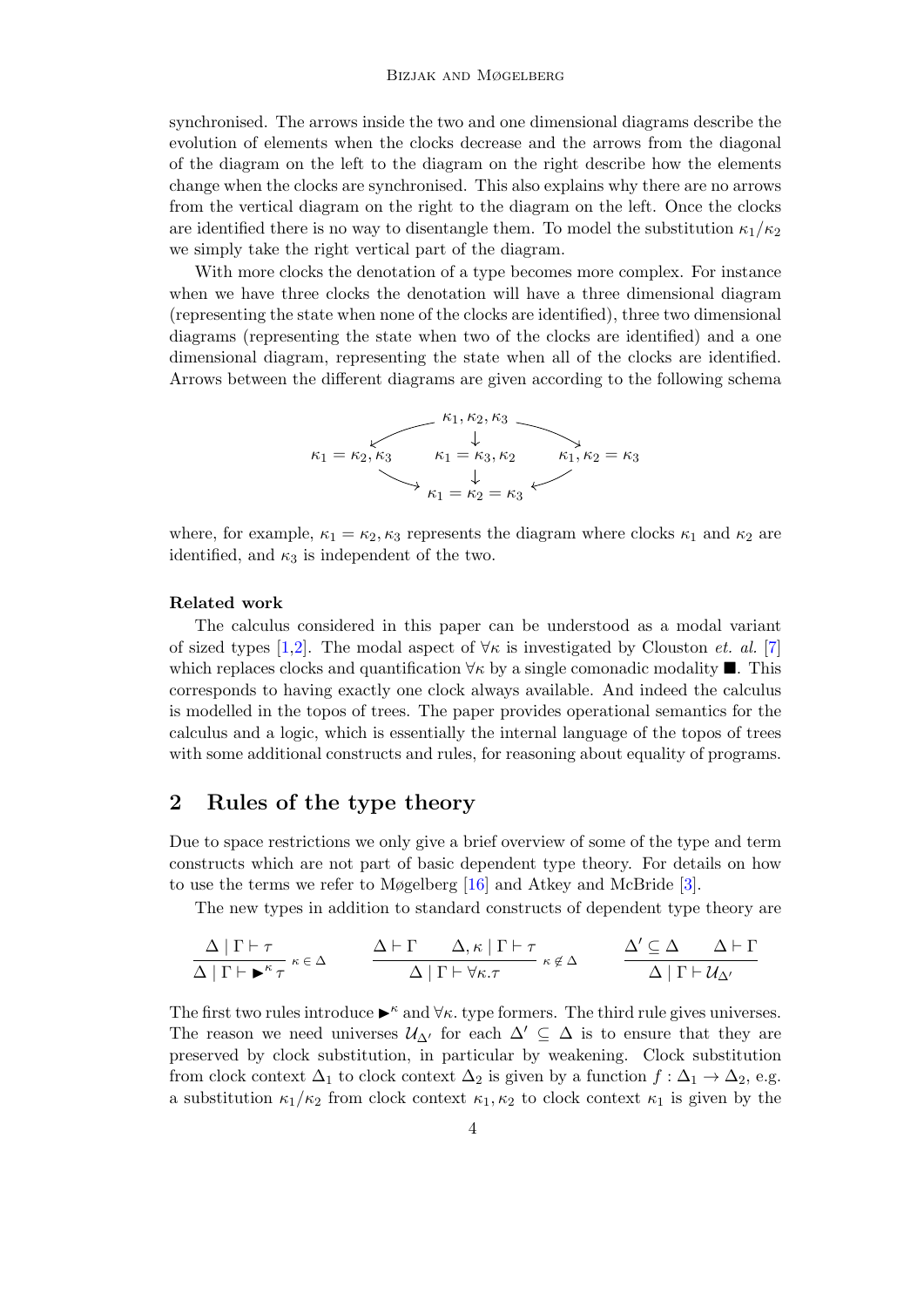unique function. We point out in particular how clock substitution on universes is defined, on other constructs it is standard. If  $f : \Delta_1 \to \Delta_2$  is a clock substitution and  $\Delta' \subseteq \Delta_1$  then we define  $f(\mathcal{U}_{\Delta'}) = \mathcal{U}_{f[\Delta']}$ , where  $f[\Delta']$  denotes the image of the set  $\Delta'$  by f. For example  $(\mathcal{U}_{\kappa_1,\kappa_2})\left[\kappa_1/\kappa_2\right] = \mathcal{U}_{\kappa_1}$ . Note that this would not make sense if we only had one universe  $\mathcal{U}_{\Delta}$  in each clock context  $\Delta$ , since f might not be surjective. See Section [3.5](#page-14-0) and also Møgelberg [\[16\]](#page-17-5) for semantic reasons why these additional universes are needed.

The main terms introducing and eliminating the new constructs are

∆ | Γ ` t : τ ∆ | Γ ` next<sup>κ</sup> t : I κ τ κ ∈ ∆ ∆ | Γ ` t : I κ (τ → σ) ∆ | Γ ` s : I κ τ ∆ | Γ ` t ~ κ s : I <sup>κ</sup> σ ∆ ` Γ ∆, κ | Γ ` t : τ ∆ | Γ ` Λκ.t : ∀κ.τ κ 6∈ ∆ ∆ | Γ ` t : ∀κ.τ ∆ | Γ ` t κ 0 : τ κ 0 /κ <sup>κ</sup> <sup>0</sup> ∈ ∆ ∆ | Γ, x : I κ τ ` t : τ ∆ | Γ ` fix<sup>κ</sup> x.t : τ κ ∈ ∆

The constructs next<sup><sub>κ</sup></sub> and  $\mathcal{X}^{\kappa}$  are part of the applicative functor [\[15\]](#page-17-11) structure of</sup>  $\blacktriangleright^{\kappa}$ . The second line contains introduction and elimination forms for the  $\forall \kappa$  type. The term fix<sup> $\kappa$ </sup> x.t is the unique fixed point of t.

In addition to standard rules these constructs satisfy type isomorphisms

$$
\tau \cong \forall \kappa.\tau \quad \text{if } \kappa \notin \tau \quad \forall \kappa.\tau + \forall \kappa.\sigma \cong \forall \kappa.(\tau + \sigma)
$$
  

$$
\sum_{x:\tau} \forall \kappa.\sigma \cong \forall \kappa. \sum_{x:\tau} \sigma \quad \text{if } \kappa \notin \tau \quad \forall \kappa.\tau \cong \forall \kappa. \blacktriangleright^{\kappa'} \tau \quad \text{for } \kappa \neq \kappa'
$$
  

$$
\forall \kappa. \tau \cong \forall \kappa. \blacktriangleright^{\kappa'} \tau \quad \text{for } \kappa \neq \kappa'
$$

which are needed for encoding coinductive types using guarded recursive types. The directions from left to right are definable in the calculus with only the standard introduction and elimination forms, but the inverses need to be added as additional terms, together with definitional equalities stating that they are inverses. Møgelberg [\[16\]](#page-17-5) explains in detail how this is done.

## 3 The new model

We fix a countable set of clocks  $CV = \{\kappa_1, \kappa_2, ...\}$ . The model we construct can be briefly described as follows. We build an indexed category  $\mathfrak{GR}$ , indexed by the opposite of the full subcategory of Set on finite subsets of CV. For each finite set of clocks  $\Delta$ , the category  $\mathfrak{GR}(\Delta)$  is a model of extensional dependent type theory: term variable contexts  $\Delta \vdash \Gamma$ , types  $\Delta \mid \Gamma \vdash A$  and terms  $\Delta \mid \Gamma \vdash \Gamma$ t : A are interpreted in  $\mathfrak{GR}(\Delta)$ . For any  $f : \Delta_1 \to \Delta_2$  the reindexing functor  $\mathfrak{GR}(f) : \mathfrak{GR}(\Delta_1) \to \mathfrak{GR}(\Delta_2)$ , which is used to model clock substitution, preserves all the structure required for modeling dependent type theory. Finally, for any inclusion  $\iota : \Delta \to \Delta, \kappa$  the reindexing functor  $\mathfrak{GR}(\iota): \mathfrak{GR}(\Delta) \to \mathfrak{GR}(\Delta, \kappa)$  has a right adjoint  $\forall \kappa$  which is used to interpret quantification over clocks. Due to space restrictions we cannot describe the model in whole, but we only provide definitions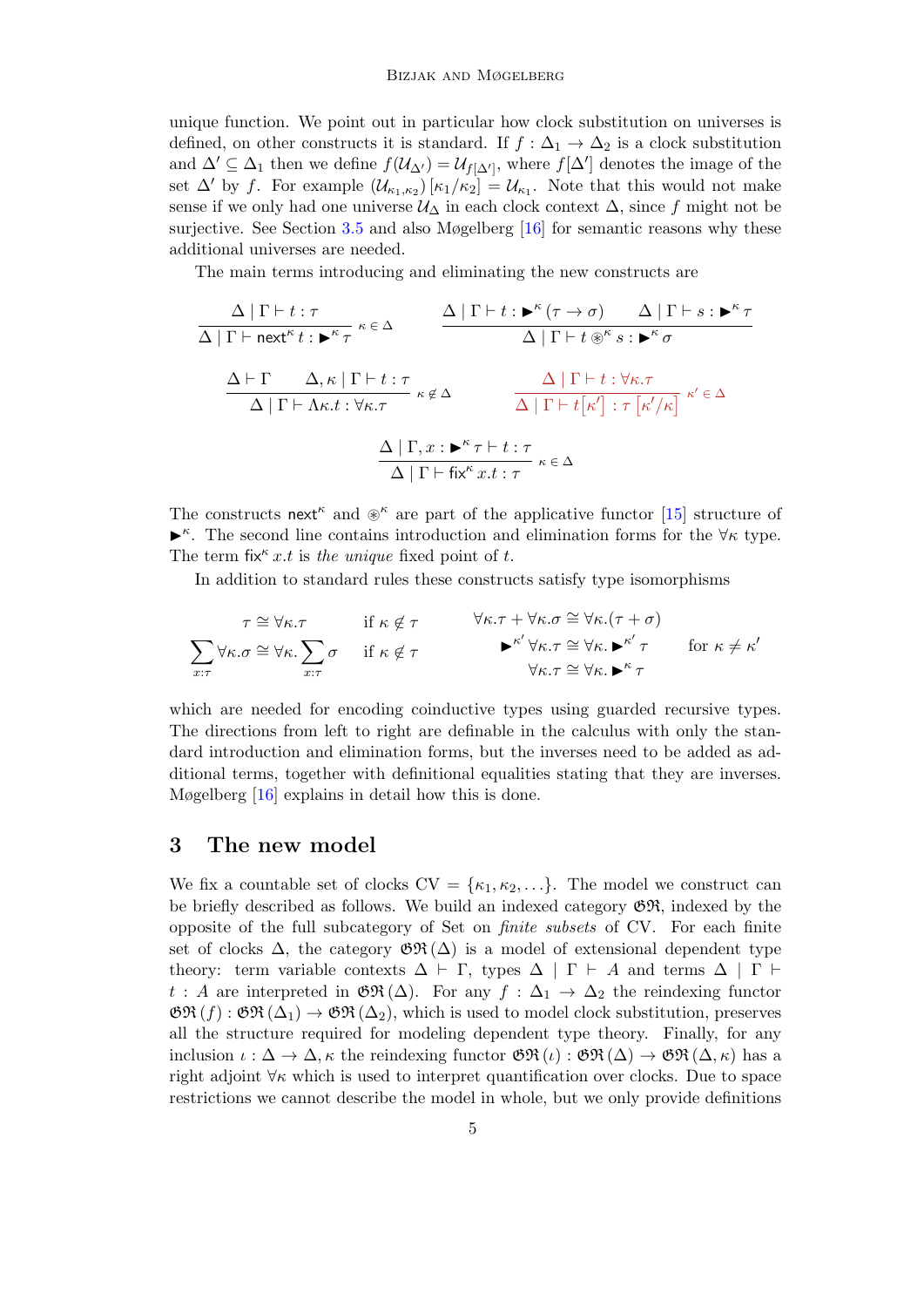of constructs used to interpret  $\blacktriangleright^{\kappa}$ ,  $\forall \kappa$  and the universes and proof sketches of important points.

#### 3.1 The indexed category GR

The category  $\mathfrak{GR}(\Delta)$  is the category of presheaves over the poset  $\mathfrak{I}(\Delta)$  which we describe first. To understand the definition of the poset  $\mathfrak{I}(\Delta)$  it is useful to keep in mind the example in Figure [1.](#page-2-0) Let  $\Delta$  be a finite set of clocks. An element  $\mathfrak{I}(\Delta)$ should indicate what is the state of clocks, i.e. which clock are identified, and it should indicate how much time is left on each clock. Hence elements of  $\mathfrak{I}(\Delta)$  should be pairs  $(E, \delta)$  of an equivalence relation E on  $\Delta$  and a function  $\delta : \Delta \to \mathbb{N}$ . Since identified clocks should have the same amount of time remaining, the function  $\delta$ should preserve E. The order on  $\mathfrak{I}(\Delta)$  should allow us to get from state represented by  $(E, \delta)$  to  $(E', \delta')$  whenever E' identifies more clocks than E and there is no more time left on  $\delta'$  than on  $\delta$ . This makes sense because we want to be able to substitute clocks, and substitution, in general, identifies clocks. On the other hand once the clocks are identified we can no longer separate them, hence we should not be able to get from a state where more clocks are identified to a state where fewer of them are. With this in mind, here are the precise definitions.

Definition 3.1 For  $\Delta \subseteq^{\text{fin}}$  CV let  $\mathfrak{E}(\Delta)$  be the set of equivalence relations on  $\Delta$ (considered as subsets of  $\Delta \times \Delta$ ).

The order relation on  $\mathfrak{E}(\Delta)$  is the *opposite of the refinement order*, concretely  $E \ge E' \iff E \subseteq E'$  (note the reverse inclusion). Or in other words,  $E' \le E$  if whenever two elements are related by  $E$ , they are also related by  $E'$ .

The top element for this ordering is the diagonal relation  $\mathfrak{d}_{\Delta}$ . The bottom element is the relation that equates everything.

For a function  $f: \Delta_1 \to \Delta_2$  let  $\mathfrak{E}(f): \mathfrak{E}(\Delta_2) \to \mathfrak{E}(\Delta_1)$  be the function defined by pullback as  $\mathfrak{E}(f)(E) = \{(\kappa_1, \kappa_2) | (f(\kappa_1), f(\kappa_2)) \in E\}$ , i.e. clocks  $\kappa_1$  and  $\kappa_2$  are related by  $\mathfrak{E}(f)(E)$  if they become equated in E after substitution with f.

**Definition 3.2** Let  $\Delta$  be a finite set of clocks. The poset  $\Im(\Delta)$  has elements pairs  $(E, \delta)$  where  $E \in \mathfrak{E}(\Delta)$  is an equivalence relation and  $\delta : \Delta \to \mathbb{N}$  is a function that respects E. This means that if  $(\kappa_1, \kappa_2) \in E$  then  $\delta(\kappa_1) = \delta(\kappa_2)$ .

The order on  $\Im(\Delta)$  is component-wise:  $(E, \delta) \ge (E', \delta') \iff E \ge E' \land \delta \ge \delta'.$ where the ordering on functions is pointwise.

For a function  $f : \Delta_1 \to \Delta_2$  the function  $\mathfrak{I}(f) : \mathfrak{I}(\Delta_2) \to \mathfrak{I}(\Delta_1)$  is defined as  $\mathfrak{I}(f)(E,\delta) = (\mathfrak{E}(f)(E), \delta \circ f).$ 

Definition 3.3 Let  $\Delta$  be a finite set of clocks. The category  $\mathfrak{GR}(\Delta)$  is the category Set<sup>(J( $\Delta$ ))<sup>op</sup> of (contravariant) J( $\Delta$ )-indexed set valued presheaves.</sup>

For a function  $f: \Delta_1 \to \Delta_2$  let  $\mathfrak{GR}(f): \mathfrak{GR}(\Delta_1) \to \mathfrak{GR}(\Delta_2)$  be the functor defined by precomposition with  $\mathfrak{I}(f)$ . Concretely

$$
\mathfrak{GR}(f)(X) = X \circ \mathfrak{I}(f) \qquad \text{and} \qquad \mathfrak{GR}(f)(\alpha)_{(E,\delta)} = \alpha_{\mathfrak{I}(f)(E,\delta)}
$$

where X is an object of  $\mathfrak{GR}(\Delta_1)$ ,  $\alpha$  is a natural transformation in  $\mathfrak{GR}(\Delta_1)$  and  $(E, \delta) \in \mathfrak{I}(\Delta_2)$ . We will also use  $f^*$  for the functor  $\mathfrak{GR}(f)$ .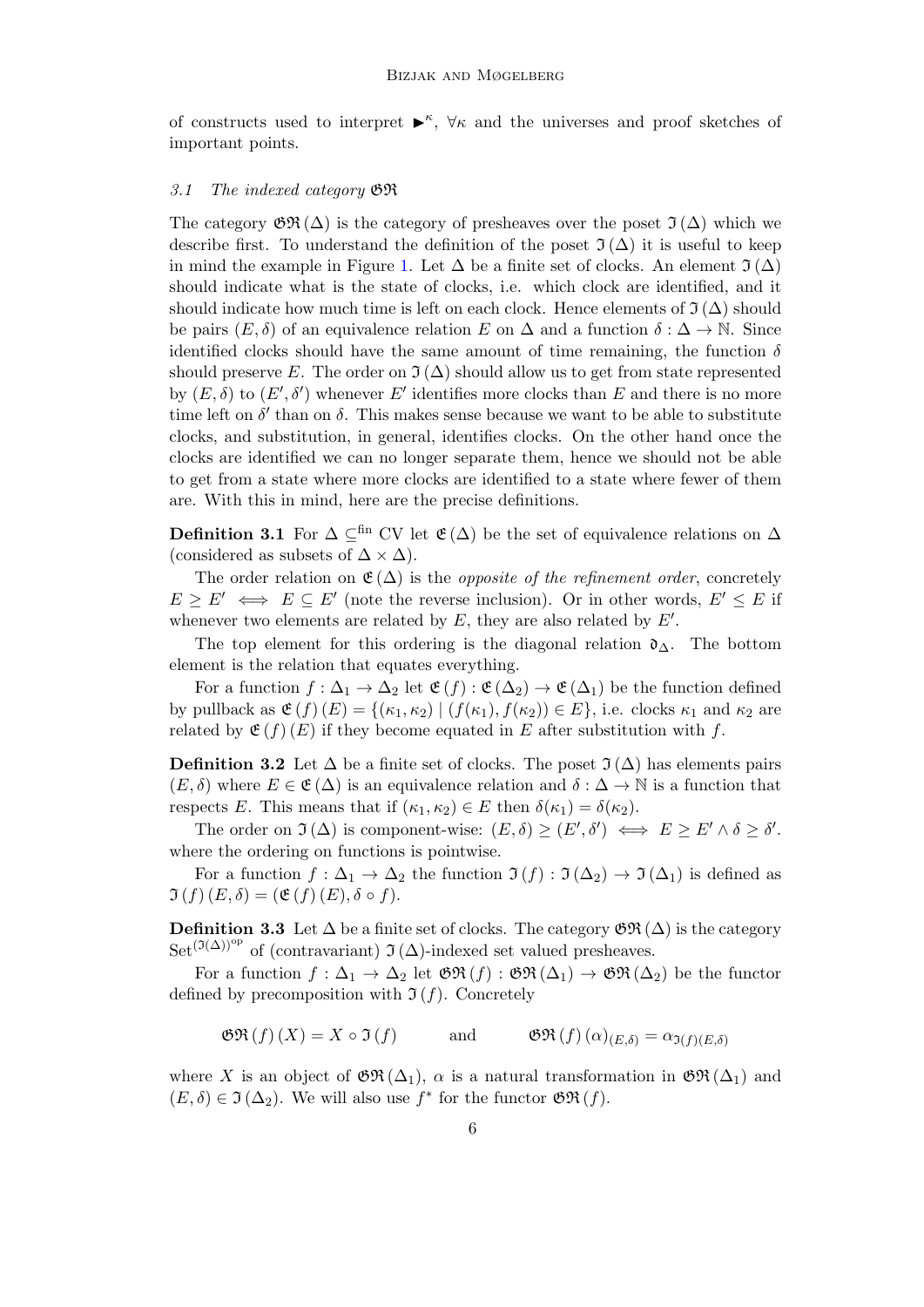For use in Section [3.5](#page-14-0) below we record a property of surjective substitutions.

<span id="page-6-0"></span>**Lemma 3.4** Let  $f : \Delta_1 \to \Delta_2$  be a function between clock contexts. If f is surjective then  $\mathfrak{E}(f)$  and  $\mathfrak{I}(f)$  are injective.

#### 3.2 Basic properties of GR

For each finite set of clocks the category  $\mathfrak{GR}(\Delta)$  is a presheaf topos, hence it is a model of extensional dependent type theory. As mentioned above we aim to use the functors  $\mathfrak{GR}(f)$  to interpret clock substitution and this means that these functors must preserve constructs used to interpret dependent type theory.

The first property we show is that all the functors  $\mathfrak{GR}(f)$  are locally cartesian closed functors. This property is not so straightforward to show and requires some preparations. First, because the functors  $\mathfrak{GR}(f)$  are given by precomposition, they have left and right adjoints [\[13,](#page-17-12) Theorem VII.2.2]. Hence they preserve all limits and colimits and in fact they preserve the natural choice of these on the nose, a property that simplifies some proofs. To show that they also preserve exponentials and local exponentials we require some preparation.

**Definition 3.5** Let P and Q be two posets. An order-preserving function  $\phi : P \to$ Q is a fibration if for every  $p \in P$  and  $q \in Q$  such that  $q \leq \phi(p)$  the set

$$
B_{p,q} = \{p' \le p \mid \phi(p') = q\}
$$

has a top element  $u(p,q)$  and moreover whenever  $q_1 \leq q_2$ , also  $u(p,q_1) \leq u(p,q_2)$ .

This definition is equivalent to a standard definition of a fibration [\[10\]](#page-17-13), but we found it useful to have names for the top element  $u(p, q)$ .

One of the reasons fibrations are useful is the following property.

**Proposition 3.6** Let P and Q be two posets and  $\phi$  :  $P \rightarrow Q$  a fibration. The functor  $\phi^* : \operatorname{Set}^{Q^{op}} \to \operatorname{Set}^{Pop}$  given by precomposition with  $\phi$ , i.e.  $\phi^*(X) = X \circ \phi$ , is a locally cartesian closed functor.

**Proof sketch** It is possible to show this directly, but  $\phi$  being a fibration implies the assumption of Lemma  $C.3.3.8.$  (*ii*) of Johnstone [\[11\]](#page-17-14) which shows in particular that the functor  $\phi^*$  is locally cartesian closed by Proposition C.3.3.1 of loc. cit.  $\Box$ 

Next, we show the crucial property in detail.

<span id="page-6-1"></span>**Lemma 3.7** Let  $\Delta_1, \Delta_2$  be two finite sets of clocks and  $f : \Delta_1 \rightarrow \Delta_2$  a function. Then  $\mathfrak{E}(f) : \mathfrak{E}(\Delta_2) \to \mathfrak{E}(\Delta_1)$  and  $\mathfrak{I}(f) : \mathfrak{I}(\Delta_2) \to \mathfrak{I}(\Delta_1)$  are both fibrations.

#### Proof

 $\mathfrak{E}(f)$  is a fibration Let  $E \in \mathfrak{E}(\Delta_2)$  and  $\mathfrak{E}(\Delta_1) \ni F \leq \mathfrak{E}(f)(E)$ . Define  $u(E, F) \in \mathfrak{E}(\Delta_2)$  as the transitive closure of the relation

$$
E_b = \{ (\kappa, \kappa') \mid (\kappa, \kappa') \in E \vee (\exists (\kappa_1, \kappa_2) \in F, f(\kappa_1) = \kappa \wedge f(\kappa_2) = \kappa' ) \}
$$

The relation  $E_b$  is reflexive because E is and it is symmetric because E and F are symmetric. The transitive closure of a reflexive and symmetric relation is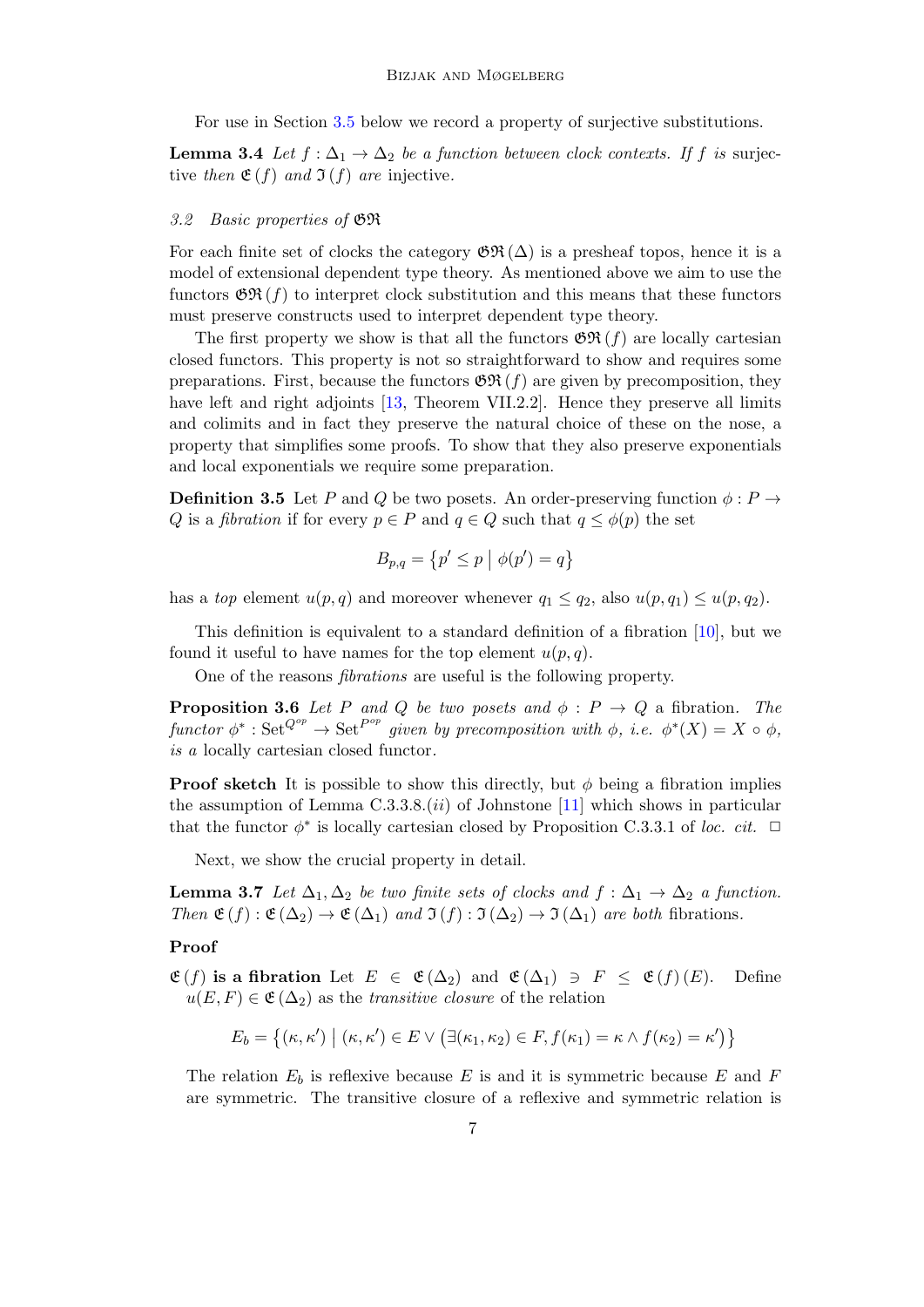again reflexive and symmetric and by definition also transitive. Hence  $u(E, F)$  is an equivalence relation. The first part of the disjunction in the definition of  $E<sub>b</sub>$ ensures  $u(E, F) \leq E$ .

Next we check that  $\mathfrak{E}(f)(u(E, F)) = F$  by showing two inclusions.

- First the easy direction. Take  $(\kappa_1, \kappa_2) \in F$ . We need to show that  $(f(\kappa_1), f(\kappa_2)) \in u(E, F)$ . This is simple because  $(f(\kappa_1), f(\kappa_2)) \in E_b$  since it satisfies the second part of the defining condition by choosing witnesses  $\kappa_1$ and  $\kappa_2$ .
- The converse inclusion is more involved. First we show that if  $(\kappa_1, \kappa_2) \in$  $\mathfrak{E}(f)(E_b)$ , meaning  $(f(\kappa_1), f(\kappa_2)) \in E_b$ , then  $(\kappa_1, \kappa_2) \in F$ . So let  $(f(\kappa_1), f(\kappa_2)) \in E_b$ . Then
- − either  $(f(\kappa_1), f(\kappa_2)) \in E$  in which case  $(\kappa_1, \kappa_2) \in \mathfrak{E}(f)(E)$  and so  $(\kappa_1, \kappa_2) \in F$ (because  $F \leq \mathfrak{E}(f)(E)$ )
- − or there are  $(κ'_1, κ'_2) ∈ F$  such that  $f(κ'_1) = f(κ_1)$  and  $f(κ'_2) = f(κ_2)$ . Because E is reflexive and  $F \leq \mathfrak{E}(f)(E)$  we have  $(\kappa_2', \kappa_2) \in F$  and  $(\kappa_1, \kappa_1') \in F$ . Using transitivity of F we get  $(\kappa_1, \kappa_2) \in F$ .

To conclude we show that  $\mathfrak{E}(f)(E_b) \supseteq \mathfrak{E}(f)(E_b \circ E_b)$  where  $E_b \circ E_b$  is composition of relations. Because  $E_b$  is reflexive and  $\mathfrak{E}(f)$  monotone this implies  $\mathfrak{E}(f)(E_b) = \mathfrak{E}(f)(E_b \circ E_b)$ . Finally because  $\mathfrak{E}(f)$  commutes with unions, which is easy to check directly from the definition of  $\mathfrak{E}(f)$ , this result implies  $\mathfrak{E}(f)(u(E, F)) = \mathfrak{E}(f)(E_b) \subseteq F$ . The last inclusion is what we have shown above.

So take  $(\kappa_1, \kappa_2) \in \mathfrak{E}(f)$   $(E_b \circ E_b)$ . By definition  $(f(\kappa_1), f(\kappa_2)) \in E_b \circ E_b$  so there is a z, such that  $(f(\kappa_1), z) \in E_b$  and  $(z, f(\kappa_2)) \in E_b$ .

- · If  $(f(\kappa_1), z) \in E$  and  $(z, f(\kappa_2)) \in E$  then by transitivity of E also  $(f(\kappa_1), f(\kappa_2)) \in E$  and so  $(\kappa_1, \kappa_2) \in \mathfrak{E}(f)(E_b)$ .
- Otherwise  $z = f(\kappa)$  for some  $\kappa$  such that  $(\kappa_1, \kappa) \in F$  or  $(\kappa, \kappa_2) \in F$ . The cases are symmetric because  $E_b$  is so we only consider the case when  $(\kappa_1, \kappa) \in F$ . Observe that in such a case we also have  $(\kappa, \kappa_2) \in F$ . Indeed, if  $(z, f(\kappa_2)) \in$  $E_b$  then either  $(z, f(\kappa_2)) \in E$  in which case we have  $(\kappa, \kappa_2) \in F$  from the assumption  $F \leq \mathfrak{E}(f)(E)$ , or there is a pair  $(\kappa', \kappa_2') \in F$  such that  $f(\kappa') =$  $z = f(\kappa)$  and  $f(\kappa'_2) = f(\kappa_2)$ . Because E is reflexive and  $F \leq \mathfrak{E}(f)(E)$  we have  $(\kappa', \kappa) \in F$  and  $(\kappa'_2, \kappa_2) \in F$ . Thus by transitivity and symmetry of F we have  $(\kappa, \kappa_2) \in F$ . This further gives  $(\kappa_1, \kappa_2) \in F$  which shows  $(f(\kappa_1), f(\kappa_2)) \in E_b$ , concluding the proof.

To see that  $u(E, F)$  is the largest  $E' \le E$  such that  $\mathfrak{E}(f)(E') = F$  take some E' satisfying this condition and observe that it suffices to show  $E_b \subseteq E'$  because  $E'$  is transitive. So take  $(\kappa, \kappa') \in E_b$ . If  $(\kappa, \kappa') \in E$  then  $(\kappa, \kappa') \in E'$  by using  $E' \leq E$ . On the other hand if there are  $(\kappa_1, \kappa_2) \in F$  such that  $f(\kappa_1) = \kappa$  and  $f(\kappa_2) = \kappa'$ then by definition we have  $(\kappa_1, \kappa_2) \in F = \mathfrak{E}(f)(E')$ . Hence  $(f(\kappa_1), f(\kappa_2)) \in E'$ and thus  $(\kappa, \kappa') \in E'$ .

The last property to check is that if  $F_1 \leq F_2 \leq \mathfrak{E}(f)(E)$  then  $u(E, F_1) \leq$  $u(E, F_2)$ . This is immediate from the explicit definition of the relations  $E_b$ .

 $\mathfrak{I}(f)$  is a fibration To see that  $\mathfrak{I}(f)$  is a fibration let  $(E, \delta) \in \mathfrak{I}(\Delta_2)$  and  $\mathfrak{I}(\Delta_1) \ni$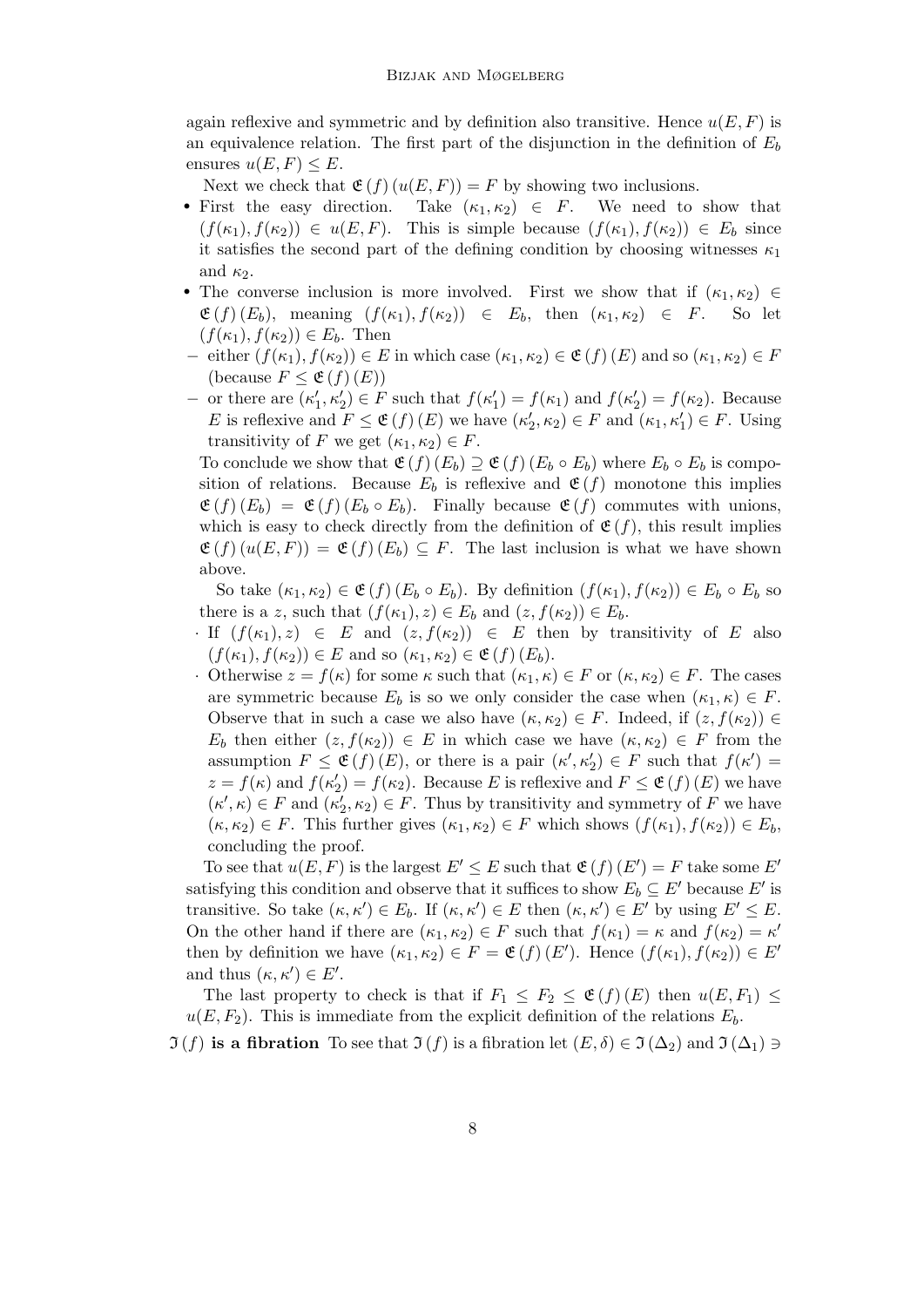$(F, \gamma) \leq \Im(f)(E, \delta)$ . Define  $\delta' : \Delta_2 \to \mathbb{N}$  as

$$
\delta'(\kappa) = \begin{cases} \gamma(\kappa_1) & \text{if } \exists \kappa_1 \in \Delta_1, (\kappa, f(\kappa_1)) \in E \\ \delta(\kappa) & \text{otherwise} \end{cases}
$$

Then define  $u((E,\delta),(F,\gamma)) = (u(E,F),\delta')$  where  $u(E,F)$  is the element given by the first part of the proof.

First we check that in the first case it does not matter which  $\kappa_1$  we choose, i.e., that  $\delta'$  is well-defined. Suppose  $(\kappa, f(\kappa_1)) \in E$  and  $(\kappa, f(\kappa_2)) \in E$ . Then  $(f(\kappa_1), f(\kappa_2)) \in E$  and so  $(\kappa_1, \kappa_2) \in \mathfrak{E}(f)(E) \subseteq F$ . Hence  $\gamma(\kappa_1) = \gamma(\kappa_2)$  because  $\gamma$  respects F.

Now to show that  $(u(E, F), \delta')$  is an element of  $\mathfrak{I}(\Delta_2)$  we need to show that δ' respects  $u(E, F)$ . Because equality is transitive it suffices to check that if  $(\kappa, \kappa') \in E_b$  then  $\delta'(\kappa) = \delta'(\kappa')$ . So take such  $\kappa, \kappa'$ . We consider two cases:

- there exist  $(\kappa_1, \kappa_2) \in F$  such that  $f(\kappa_1) = \kappa$  and  $f(\kappa_2) = \kappa'$ . Then because E is reflexive the first case of the definition of  $\delta'$  applies and since  $\gamma(\kappa_1) = \gamma(\kappa_2)$ , because  $\gamma$  respects F, we also have  $\delta'(\kappa) = \delta'(\kappa')$ .
- the second case is when  $(\kappa, \kappa') \in E$ . We split into two further cases.
- $\cdot$  If there is a  $\kappa_1 \in \Delta_1$  such that  $(\kappa, f(\kappa_1)) \in E$  then we also have  $(\kappa', f(\kappa_1)) \in E$ because of symmetry and transitivity of E and so  $\delta'(\kappa) = \gamma(\kappa_1) = \delta'(\kappa)$ .

 $\cdot$  Otherwise the other case applies and we use the fact that  $\delta$  preserves E.

Thus we have shown that  $\delta'$  well-defined. Now observe that because E is reflexive we have  $\delta'(f(\kappa)) = \gamma(\kappa)$  hence we have  $\mathfrak{I}(f)(u(E, F), \delta') = (F, \gamma)$ .

To see that  $\delta' \leq \delta$  let  $\kappa \in \Delta_2$  and we consider two cases:

- if  $(\kappa, f(\kappa_1)) \in E$  for some  $\kappa_1 \in \Delta_1$ . Then because  $\gamma \leq \delta \circ f$  and  $\delta$  preserves E we have  $\delta(\kappa) = \delta(f(\kappa_1)) \ge \gamma(\kappa_1) = \delta'(\kappa)$ .
- otherwise  $\delta(\kappa) = \delta'(\kappa)$ .
- In both cases we have  $\delta(\kappa) \geq \delta'(\kappa)$  so we conclude  $\delta \geq \delta'$ .

Suppose now that  $(E'', \delta'')$  is such that  $\mathfrak{I}(f)(E'', \delta'') = (F, \gamma)$  and  $(E'', \delta'') \leq$  $(E, \delta)$ . Then we know from the first part of the this proof that  $E'' \leq u(E, F)$ . To see  $\delta' \geq \delta''$  take  $\kappa \in \Delta_2$  and we consider two cases.

- If  $(\kappa, f(\kappa_1)) \in E$  for some  $\kappa_1 \in \Delta_1$ . Then  $\delta'(\kappa) = \gamma(\kappa_1)$ . On the other hand  $\delta''(\kappa) = \delta''(f(\kappa_1)) = \gamma(\kappa_1)$  which follows from the fact that  $\delta'' \circ f = \gamma$ .
- Otherwise  $\delta'(\kappa) = \delta(\kappa)$  and since  $\delta'' \leq \delta$  we have  $\delta''(\kappa) \leq \delta(\kappa)$ .

In both cases we have  $\delta''(\kappa) \leq \delta'(\kappa)$  so we conclude  $\delta'' \leq \delta'$  which is what we need.

The fact that the assignment  $u((E, \delta), (F, \gamma))$  is order preserving in the second argument follows directly from the definition of  $\delta'$ .

 $\Box$ 

The last two results combined prove the following.

<span id="page-8-0"></span>**Theorem 3.8** Let  $f : \Delta_1 \to \Delta_2$  be a function between clock contexts. The functor  $\mathfrak{GR}(f)$  is a locally cartesian closed functor.

**Remark 3.9** As we mentioned already the functors  $\mathfrak{GR}(f)$  do preserve the natural choice of limits and colimits on the nose. However there does not appear to be a natural choice of exponentials or dependent products such that  $\mathfrak{GR}(f)$  would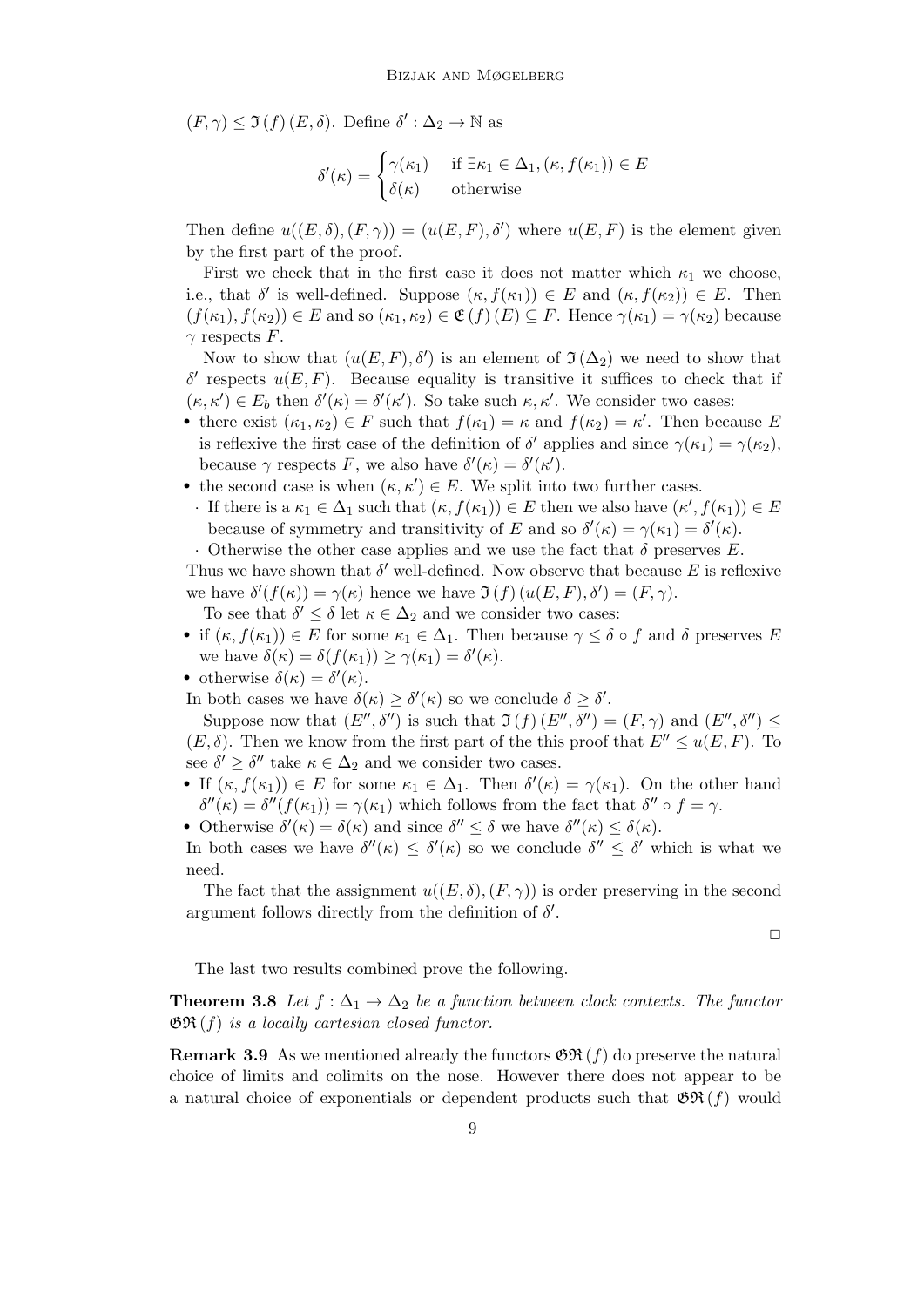preserve them on the nose. As a consequence we have some technical problems with coherence, which we comment on in Section [4](#page-16-0) below.

## 3.3 The  $\blacktriangleright^{\kappa}$  functors

Let  $\Delta$  be a clock context and  $\kappa \in \Delta$ . We now define the functor  $\blacktriangleright^{\kappa}$  on  $\mathfrak{GR}(\Delta)$  and the natural transformation  $\mathsf{next}^{\kappa} : \mathrm{id}_{\mathfrak{GR}(\Delta)} \to \blacktriangleright^{\kappa}$  such that the triple  $(\mathfrak{GR}(\Delta), \blacktriangleright^{\kappa}, \mathsf{next}^{\kappa})$  is a model of guarded recursive terms [\[6,](#page-17-1) Definition 6.1].

<span id="page-9-0"></span>Example 3.10 To understand the definition recall the diagram X with two clocks in Figure [1.](#page-2-0) We wish clock substitution to preserve  $\blacktriangleright$  in the sense that  $(\blacktriangleright^{\kappa_1} \blacktriangleright^{\kappa_2} X) [\kappa_1/\kappa_2]$  is the same as  $\blacktriangleright^{\kappa_1} \blacktriangleright^{\kappa_1} (X[\kappa_1/\kappa_2])$  and so the diagram  $\blacktriangleright^{\kappa_1} \blacktriangleright^{\kappa_2} X$  should be



In particular notice that the one dimensional diagram on the left is delayed twice, because it represents the state when  $\kappa_1$  and  $\kappa_2$  are identified.

To define  $\blacktriangleright^{\kappa}$  in general we start with an auxiliary definition.

**Definition 3.11** Let  $\kappa \in \Delta \subset^{\text{fin}}$  CV,  $E \in \mathfrak{E}(\Delta)$  and  $\delta : \Delta \to \mathbb{N}$ . The function  $\delta^{-\kappa} : \Delta \to \mathbb{N}$  is defined as

$$
\delta^{-\kappa}(\kappa') = \begin{cases} \max\{1, \delta(\kappa) - 1\} & \text{if } (\kappa, \kappa') \in E \\ \delta(\kappa') & \text{otherwise} \end{cases}
$$

The thing to notice in this definition is that all the clocks equivalent to  $\kappa$  have their remaining time decreased by 1. This is crucial for clock substitution to commute with  $\blacktriangleright^{\kappa}$  in the appropriate way, as illustrated in Example [3.10](#page-9-0) above. Decreasing the value of all the clocks related to  $\kappa$  also ensures that if  $\delta$  preserves E then so does  $\delta^{-\kappa}$ . This implies  $(E, \delta^{-\kappa}) \in \mathfrak{I}(\Delta)$ . Observe that  $(E, \delta^{-\kappa}) \leq (E, \delta)$ and this assignment is also order preserving. Moreover, this assignment commutes with reindexing  $\mathfrak I$  as stated in the following lemma.

**Lemma 3.12** Let  $f : \Delta_1 \to \Delta_2$  be a function and  $(E, \delta) \in \mathfrak{I}(\Delta_2)$ . For any  $\kappa \in$  $\Delta_1$  the pairs  $(\mathfrak{E}(f)(E), \delta^{-f(\kappa)} \circ f)$  and  $(\mathfrak{E}(f)(E), (\delta \circ f)^{-\kappa})$  are in  $\mathfrak{I}(\Delta_1)$  and moreover they are equal.

The definition of  $\blacktriangleright^{\kappa}$ :  $\mathfrak{GR}(\Delta) \to \mathfrak{GR}(\Delta)$  is now simple.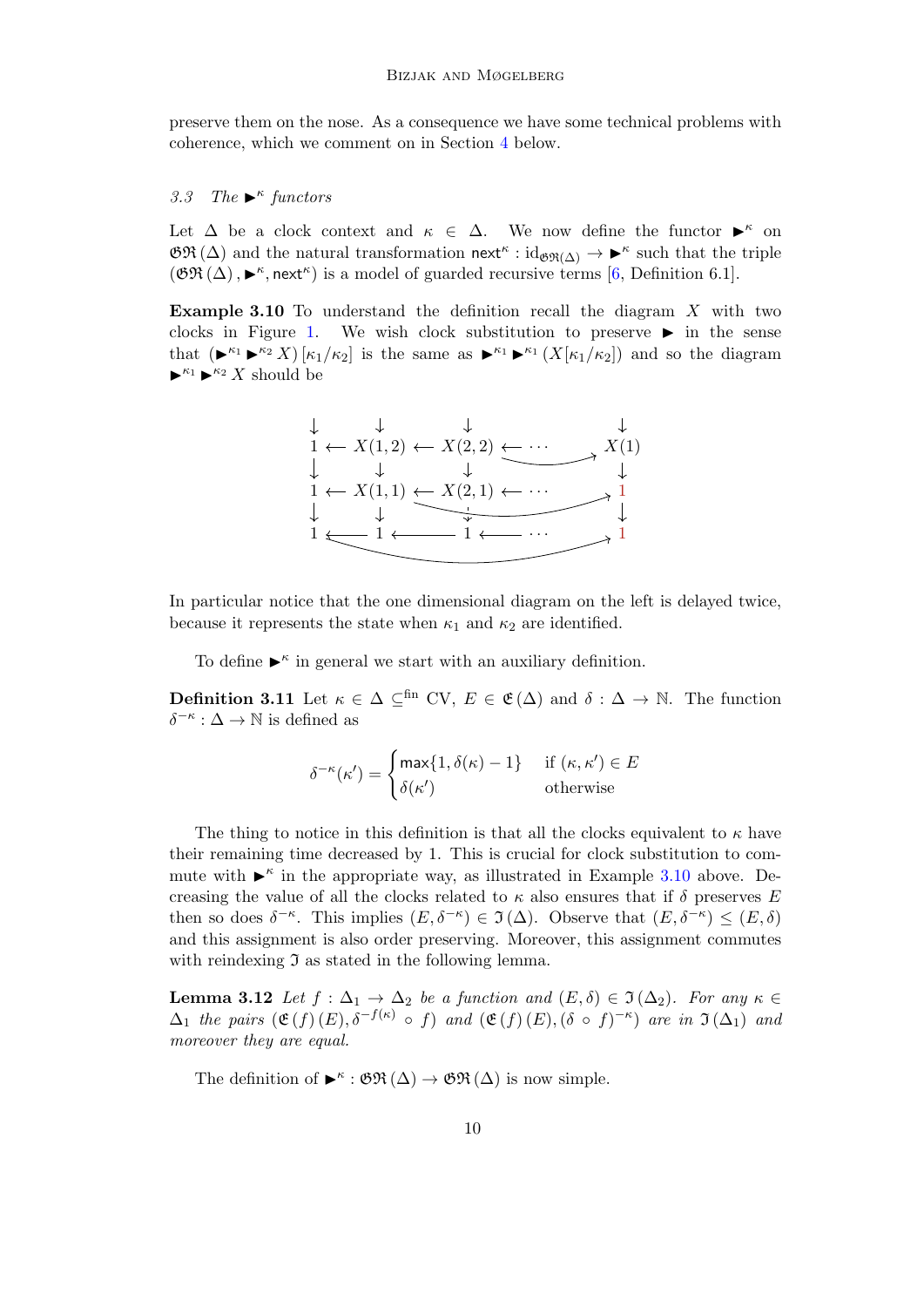**Definition 3.13** Let  $\kappa \in \Delta \subset^{\text{fin}}$  CV and X an object of  $\mathfrak{GR}(\Delta)$ . The action of the functor  $\blacktriangleright^{\kappa}$  on objects is

$$
\blacktriangleright^{\kappa}(X)(E,\delta) = \begin{cases} 1 & \text{if } \delta(\kappa) = 1 \\ X(E,\delta^{-\kappa}) & \text{otherwise} \end{cases}
$$

$$
\blacktriangleright^{\kappa}(X)((E_1,\delta_1) \le (E_2,\delta_2)) = \begin{cases} 1 & \text{if } \delta_1(\kappa) = 1 \\ X((E_1,\delta_1^{-\kappa}) \le (E_2,\delta_2^{-\kappa})) & \text{otherwise} \end{cases}
$$

where 1 is the singleton set  $\{*\}$  and ! is the unique arrow to 1. On morphisms

$$
\blacktriangleright^{\kappa}(\alpha)_{E,\delta} = \begin{cases} \mathrm{id}_1 & \text{if } \delta(\kappa) = 1\\ \alpha_{E,\delta^{-\kappa}} & \text{otherwise} \end{cases}
$$

There is an associated natural transformation  $\mathsf{next}^{\kappa} : \mathrm{id}_{\mathfrak{GR}(\Delta)} \to \blacktriangleright^{\kappa}$ 

$$
\operatorname{next}_{X(E,\delta)}^{\kappa}(x) = \begin{cases} * & \text{if } \delta(\kappa) = 1\\ X\left((E,\delta^{-\kappa}) \le (E,\delta)\right)(x) & \text{otherwise} \end{cases}
$$

It is easy to see that  $\blacktriangleright^{\kappa}$  preserves all limits, since these are given pointwise and any limit of any diagram of terminal objects is a terminal object. It does not preserve colimits, however. For example it does not preserve the initial object.

<span id="page-10-2"></span>**Proposition 3.14 (Properties of**  $\blacktriangleright$ **)** Let  $\Delta_1$  and  $\Delta_2$  be two clock contexts and  $f : \Delta_1 \to \Delta_2$  a function between them. Let  $\kappa \in \Delta_1$  be a clock. The following properties hold.

- (i) Let X, Y be two objects in  $\mathfrak{GR}(\Delta_1)$  and  $\alpha: Y \times \blacktriangleright^{\kappa}(X) \to X$  a natural transformation. There exists a unique  $\beta: Y \to X$  such that  $\alpha \circ \langle id_Y, \text{next}^{\kappa} \circ \beta \rangle = \beta$ . We write fix<sup>k</sup>( $\alpha$ ) for this unique fixed point. Moreover, for any  $\gamma : Z \to Y$  $\operatorname{fix}^{\kappa}(\alpha) \circ \gamma = \operatorname{fix}^{\kappa}(\alpha \circ \gamma \times id_Y)$  which expresses naturality of fixed points.
- <span id="page-10-0"></span>(ii) Clock substitution preserves  $\blacktriangleright$ , i.e.  $f^* \circ \blacktriangleright^{\kappa} = \blacktriangleright^{f(\kappa)} \circ f^*$ , and for every  $X\in \mathfrak{GR}\left(\Delta\right)$ ,  $f^*\left(\mathsf{next}^\kappa_X\right)=\mathsf{next}^{f(\kappa)}_{f^*(X)}.$
- <span id="page-10-1"></span>(iii) Let  $\alpha: Y \times \rightarrow^{\kappa} X \rightarrow X$  be a morphism in  $\mathfrak{GR}(\Delta_1)$ . From the fact that  $f^*$ preserves products on the nose and the previous item the morphism  $f^*(\alpha)$  has type  $f^*(Y) \times \blacktriangleright^{f(\kappa)} f^*(X) \to f^*(X)$  and moreover  $f^*$  (fix<sup> $\kappa(\alpha)$ </sup>) = fix<sup> $f^{(\kappa)}(f^*(\alpha))$ .</sup>

**Proof sketch** The fixed point  $\beta$  at  $(E, \delta)$  is defined by induction on  $\delta(\kappa)$  as

$$
\beta_{E,\delta}(y) = \begin{cases} \alpha_{E,\delta}(y,*) & \text{if } \delta(\kappa) = 1\\ \alpha_{E,\delta}(y, \beta_{E,\delta^{-\kappa}}(Y((E,\delta^{-\kappa}) \le (E,\delta))(y))) & \text{otherwise} \end{cases}
$$

Item [\(ii\)](#page-10-0) is shown by simple unfolding of definitions. Item [\(iii\)](#page-10-1) is shown by establishing that the term on the left is a fixed point of  $f^*(\alpha)$  and then using uniqueness of fixed points.  $\Box$ 

The facts above show that for each clock context  $\Delta$  and  $\kappa \in \Delta$ , the triple  $(\mathfrak{GR}(\Delta), \blacktriangleright^{\kappa}, \mathsf{next}^{\kappa})$  is a model of guarded recursive terms [\[6,](#page-17-1) Definition 6.1]. Hence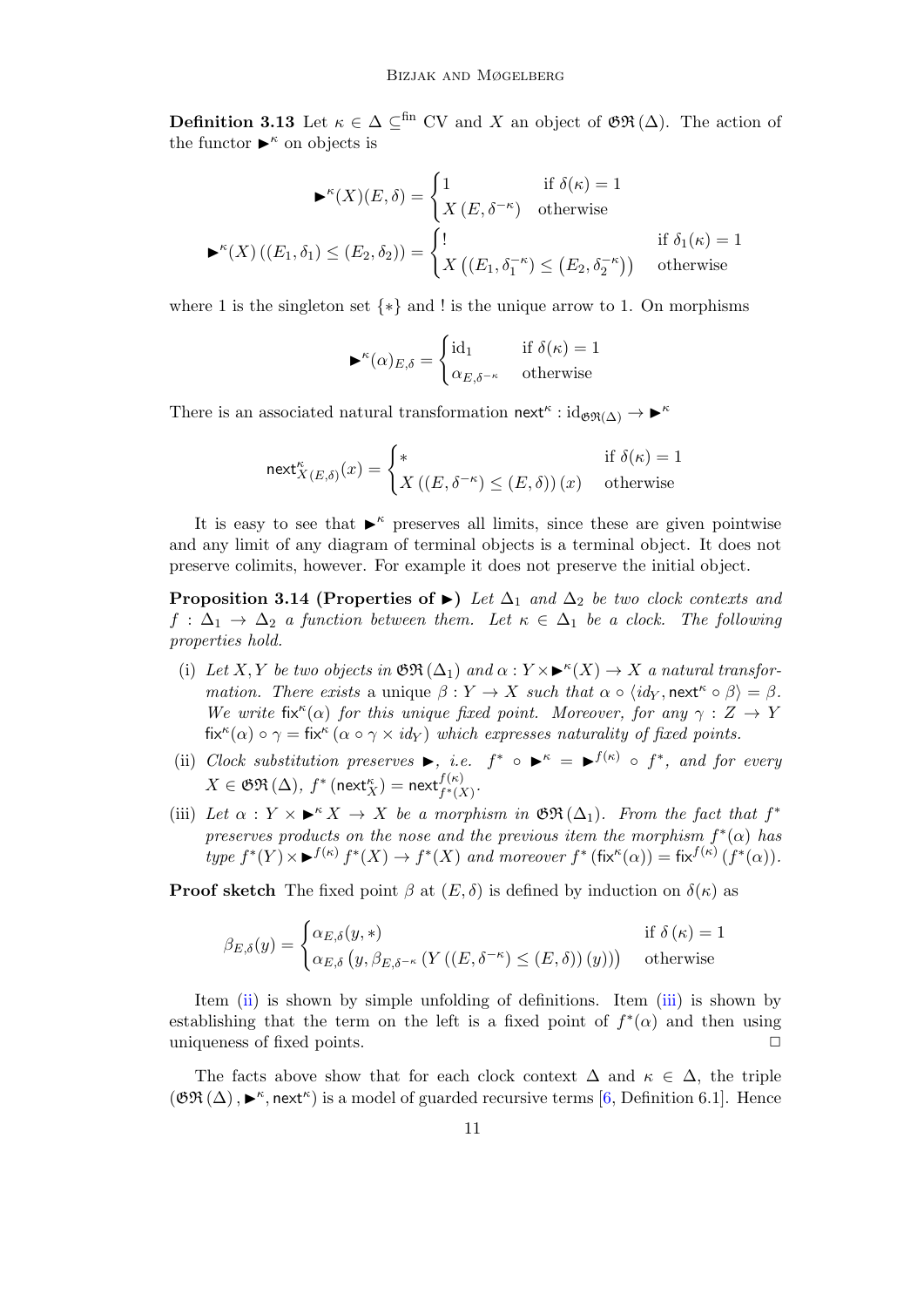for each object  $X \in \mathfrak{GR}(\Delta)$  the slice category  $\mathfrak{GR}(\Delta)/X$  also admits a  $\blacktriangleright^X_\kappa$  functor defined by pullback  $[6,$  Theorem 6.3]

$$
\begin{array}{c}\n\blacktriangleright^K_K Y \longrightarrow \blacktriangleright^K Y \\
\blacktriangleright^K_\kappa \alpha \downarrow \qquad \qquad \downarrow \blacktriangleright^K \alpha \\
X \xrightarrow{\text{next}^{\kappa}} \blacktriangleright^K X\n\end{array}
$$

This comes with the associated morphism next<sup> $\kappa$ ,X</sup> in  $\mathfrak{GR}(\Delta)/X$ . Moreover, for  $f : \Delta \to \Delta'$  we easily conclude from Proposition [3.14](#page-10-2) and the fact that the functor f <sup>∗</sup> preserves all limits on the nose that

$$
f^* \left( \blacktriangleright^X_\kappa Y \right) = \blacktriangleright^{f^*(X)}_{f(\kappa)} f^*(Y)
$$

and similarly for  $f^*$  (next<sup> $\kappa$ </sup>,X) so clock substitution behaves well also with respect to  $\blacktriangleright^{\kappa}$  and next<sup> $\kappa$ </sup> in slices.

#### 3.4 Clock quantification

For any clock context  $\Delta$  and clock  $\kappa \notin \Delta$  the inclusion function  $\iota : \Delta \to \Delta, \kappa$ gives rise to the *weakening* functor  $\iota^* : \mathfrak{GR}(\Delta) \to \mathfrak{GR}(\Delta, \kappa)$ . Because  $\iota^*$  is defined by precomposition with  $\mathfrak{I}(\iota)$  it has a right (as well as left) adjoint [\[13,](#page-17-12) Theorem VII.2.2]. We shall call this right adjoint  $\forall \kappa$  and in this section we provide a more explicit description of it, which will provide some more intuition behind it and its relation to coinductive types.

To understand the definition it is again useful to consider the case with two clocks from Figure [1.](#page-2-0) The object  $\forall \kappa_2$ . X is a one dimensional diagram and at stage  $n$  it is the limit (in Set) of the diagram

$$
X(n,1) \leftarrow X(n,2) \leftarrow X(n,3) \leftarrow X(n,4) \leftarrow \cdots
$$

The idea is that the type  $(\forall \kappa_2.X)(n)$  contains information about  $X(n, k)$  for all times k. Note that in particular the one dimensional diagram which represents the state of X when the clocks  $\kappa_1$  and  $\kappa_2$  are identified is ignored. This is because the clock  $\kappa_2$  is no longer free and no substitution will be able to equate it to some other clock, i.e. substitution is capture avoiding.

To define the right adjoint of the inclusion in general we need some auxiliaries.

<span id="page-11-0"></span>**Lemma 3.15** Let  $\Delta$  be a clock context and  $\iota : \Delta \to \Delta$ ,  $\kappa$  the inclusion. Then  $\mathfrak{E}(\iota): \mathfrak{E}(\Delta,\kappa) \to \mathfrak{E}(\Delta)$  has a right adjoint  $\iota^!$  defined explicitly as

$$
\iota^{!}(E) = E \cup \{(\kappa, \kappa)\}.
$$

In contrast the function  $\mathfrak{I}(\iota)$  does not have a right adjoint, the reason being that N does not have a top element. However for each  $n \in \mathbb{N}$  we can define a function  $\iota_n^!$ 

$$
\iota_n^! : \Im(\Delta, \kappa) \to \Im(\Delta)
$$
  
where 
$$
\delta_n^! (\kappa') = \begin{cases} \delta(\kappa') & \text{if } \kappa' \in \Delta \\ n & \text{if } \kappa' = \kappa \end{cases}
$$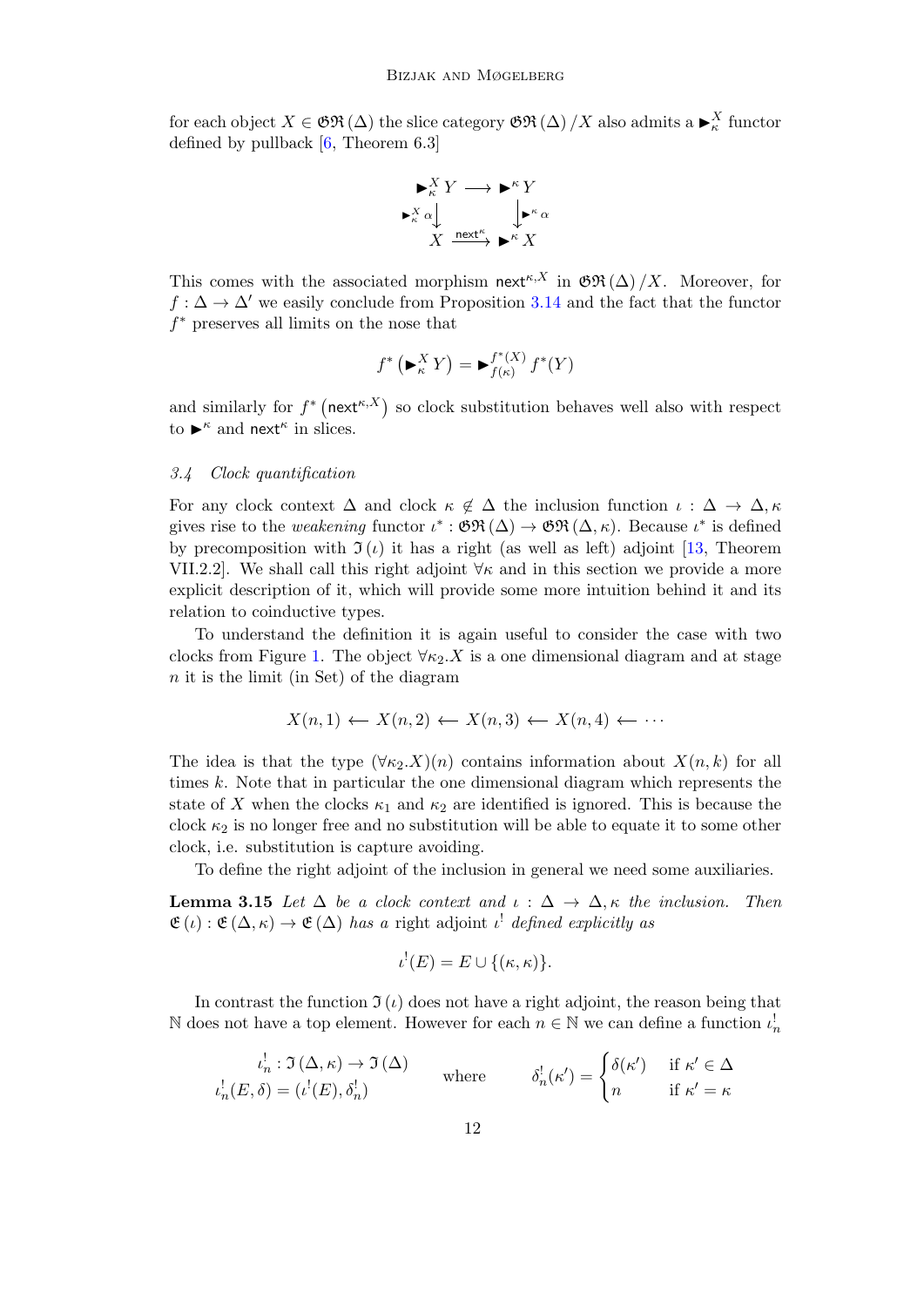Using the explicit description of  $\iota^!$  in Lemma [3.15](#page-11-0) it is easy to see that  $\delta_n^!$  preserves  $\iota^! (E)$ . We record some useful properties for use below.

<span id="page-12-0"></span>**Lemma 3.16** Let  $\Delta$  be a clock context,  $\kappa \notin \Delta$  and  $\iota : \Delta \to \Delta$ ,  $\kappa$  the inclusion

- (i) If  $n \leq m$  and  $(E, \delta) \leq (E', \delta')$  then  $\iota_n^!(E, \delta) \leq \iota_m^!(E', \delta').$
- <span id="page-12-2"></span>(ii) For any  $(E, \delta) \in \mathfrak{I}(\Delta, \kappa)$  we have  $(E, \delta) \leq \iota_{\delta(\kappa)}^{\mathfrak{l}}(\mathfrak{I}(\iota) (E, \delta)).$
- <span id="page-12-1"></span>(iii) For any  $(E, \delta) \in \mathfrak{I}(\Delta)$  and any  $n \in \mathbb{N}$  we have  $\mathfrak{I}(\iota) (\iota_n^!(E, \delta)) = (E, \delta)$ .
- <span id="page-12-4"></span>(iv) For any  $(E, \delta) \in \mathfrak{I}(\Delta, \kappa)$  and  $\kappa' \in \Delta$ ,  $\delta_n^!$  $^{-\kappa'} = (\delta^{-\kappa'})^{\frac{1}{\kappa}}$ n .

We are now ready to describe the right adjoint  $\forall \kappa$  to  $\iota^*$ . Let  $\Delta$  be a clock context,  $\kappa$  a clock not in  $\Delta$  and  $\iota : \Delta \to \Delta$ ,  $\kappa$  the inclusion.

Define  $\forall \kappa : \mathfrak{GR}(\Delta, \kappa) \to \mathfrak{GR}(\Delta)$  on an object  $X \in \mathfrak{GR}(\Delta, \kappa)$  at stage  $(E, \delta) \in$  $\mathfrak{I}(\Delta)$  by taking the limit (in Set) of the diagram of restrictions

$$
X\left(\iota_1^!(E,\delta)\right) \leftarrow X\left(\iota_2^!(E,\delta)\right) \leftarrow X\left(\iota_3^!(E,\delta)\right) \leftarrow \cdots
$$

where the arrows are X's restrictions using Lemma [3.16.](#page-12-0) The restrictions of  $\forall \kappa$ .(X) and the action of  $\forall \kappa$  on morphisms are determined purely formally from the universal properties of limits. The unit  $\eta$  of the adjunction is constructed using the universal property of the limit using Lemma [3.16.](#page-12-0)[\(iii\)](#page-12-1) which shows that the diagram

$$
\iota^*(X) \left( \iota_1^1(E, \delta) \right) \leftarrow \iota^*(X) \left( \iota_2^1(E, \delta) \right) \leftarrow \iota^*(X) \left( \iota_3^1(E, \delta) \right) \leftarrow \cdots \tag{2}
$$

<span id="page-12-3"></span>is a constant diagram. The counit  $\varepsilon$  is constructed with the projections of the limit together with Lemma [3.16.](#page-12-0)[\(ii\)](#page-12-2). In more detail,  $\varepsilon^X : \iota^*(\forall \kappa(X)) \to X$  and so at stage  $(E, \delta)$  we must define a function  $\varepsilon_{(E,\delta)}^X : \iota^*(\forall \kappa(X))(E, \delta) \to X(E, \delta)$  which is a function from the limit of

$$
X\left(\iota_1^{\mathfrak{l}}\left(\mathfrak{I}\left(\iota\right)\left(E,\delta\right)\right)\right) \leftarrow X\left(\iota_2^{\mathfrak{l}}\left(\mathfrak{I}\left(\iota\right)\left(E,\delta\right)\right)\right) \leftarrow \cdots \leftarrow X\left(\iota_{\delta\left(\kappa\right)}^{\mathfrak{l}}\left(\mathfrak{I}\left(\iota\right)\left(E,\delta\right)\right)\right) \leftarrow \cdots
$$

to  $X(E, \delta)$ . There is a projection from the limit to  $X\left(\iota_{\delta(\kappa)}^!(\mathfrak{I}(\iota)(E, \delta))\right)$  and from Lemma [3.16.](#page-12-0)[\(ii\)](#page-12-2) we have  $(E, \delta) \leq \iota_{\delta(\kappa)}^! (\Im(\iota)(E, \delta))$  which means there is a function

$$
X\left((E,\delta)\leq\iota_{\delta(\kappa)}^{!}\left(\mathfrak{I}\left(\iota\right)\left(E,\delta\right)\right)\right):X\left(\iota_{\delta(\kappa)}^{!}\left(\mathfrak{I}\left(\iota\right)\left(E,\delta\right)\right)\right)\to X(E,\delta).
$$

Since the diagram is in Set we could describe the limit very explicitly as the set of compatible sequences. This is useful for checking some properties, but we omit it here due to lack of space.

Equipped with a this description of  $\forall \kappa$  we are able to show the necessary properties for interpreting the rules of the type theory.

<span id="page-12-5"></span>**Proposition 3.17 (Properties of**  $\forall \kappa$ ) Let  $\Delta$  be a clock context and  $\kappa \in CV$  a clock not in  $\Delta$ . The functor  $\forall \kappa$  satisfies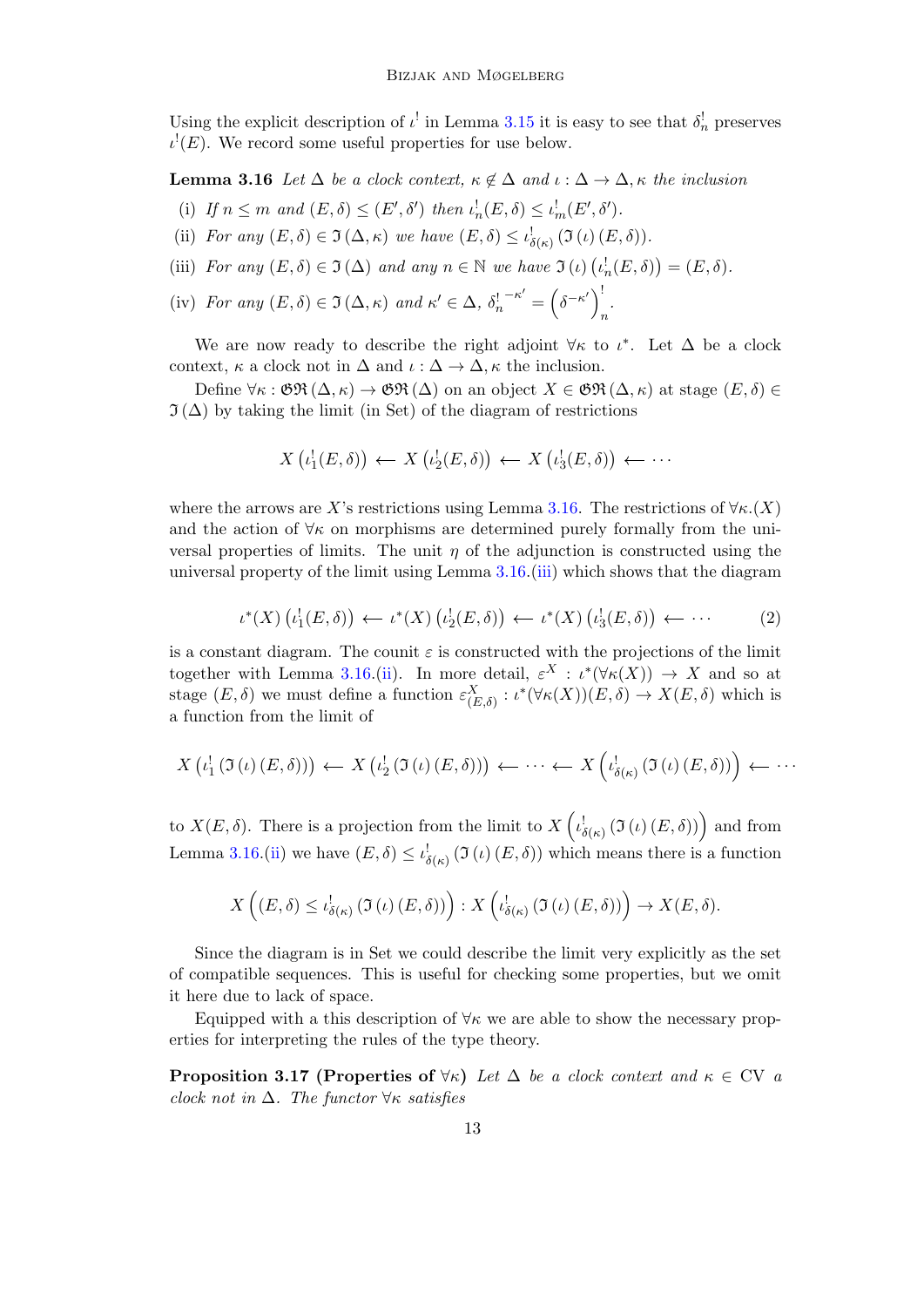- (i) The unit  $\eta$  of the adjunction  $\iota^* \dashv \forall \kappa$  is a natural isomorphism. Hence  $\iota^*$ is a full and faithful functor witnessing that  $\mathfrak{GR}(\Delta)$  is a full subcategory of  $\mathfrak{GR}\left(\Delta,\kappa\right)$ .
- (ii) The functor  $\forall \kappa$  preserves all coproducts, but not colimits in general.
- (iii) For any object  $X \in \mathfrak{GR}(\Delta, \kappa)$  the canonical morphism  $c : \forall \kappa . X \to \forall \kappa . (\blacktriangleright^{\kappa} X)$ defined as  $c = \forall \kappa$ . (next<sup> $\kappa$ </sup>) is an isomorphism.
- (iv) (Beck-Chevalley condition for  $\forall \kappa$ ) Let  $f : \Delta_1 \to \Delta_2$  be a function between two clock contexts, and let  $\kappa \notin \Delta_1 \cup \Delta_2$  be a clock. Let and  $\iota_1 : \Delta_1 \to \Delta_1$ ,  $\kappa$  and  $\iota_2 : \Delta_2 \to \Delta_2$ ,  $\kappa$  be the two inclusions.

For every  $X \in \mathfrak{GR}(\Delta_1, \kappa)$  the presheaves  $f^*(\forall \kappa. X)$  and  $\forall \kappa. (f + id_{\kappa})^*(X)$ are equal and the canonical morphism  $\forall \kappa \cdot ((f + id_{\kappa})^*(\varepsilon)) \circ \eta^{f^*(\forall \kappa \cdot X)}$  from  $f^*(\forall \kappa. X)$  to  $\forall \kappa. (f + id_{\kappa})^*(X)$  is the identity.

(v) Let  $\Delta$  be a clock context,  $\kappa' \in \Delta$ ,  $\kappa \notin \Delta$  and  $X \in \mathfrak{GR}(\Delta, \kappa)$  the canonical morphism  $\forall \kappa. (\blacktriangleright^{\kappa'}(\varepsilon)) \circ \eta : \blacktriangleright^{\kappa'} (\forall \kappa. X) \to \forall \kappa. \blacktriangleright^{\kappa'} X$  is an isomorphism.

#### Proof sketch

- (i) Using Lemma [3.16.](#page-12-0)[\(iii\)](#page-12-1) the object  $\forall \kappa \cdot \iota^*(X)$  at stage  $(E, \delta)$  is the limit of the constant diagram [\(2\)](#page-12-3). Because the diagram is connected its limit is isomorphic to  $X(E, \delta)$  by the unique mediating map, which is by definition the unit  $\eta$ . The second part is a standard fact about adjoint functors [\[12,](#page-17-15) Theorem IV.3.1].
- (ii) The reason this property holds is that coproducts are given pointwise and that in Set coproducts commute with connected limits.
- (iii) The arrow  $\forall \kappa.$ (next<sup> $\kappa$ </sup>) at stage  $(E, \delta) \in \mathfrak{I}(\Delta)$  is by definition the mediating map from the limit of

$$
X\left(\iota_1^!(E,\delta)\right) \leftarrow X\left(\iota_2^!(E,\delta)\right) \leftarrow X\left(\iota_3^!(E,\delta)\right) \leftarrow \cdots
$$

to the limit of

$$
1 \leftarrow X(\iota_1^!(E,\delta)) \leftarrow X(\iota_2^!(E,\delta)) \leftarrow X(\iota_3^!(E,\delta)) \leftarrow \cdots
$$

so it is an isomorphism.

- (iv) The proof is somewhat technical due to the amount of notation involved, but essentially straightforward. Lemma [3.16](#page-12-0) is used.
- (v) Follows by computation and Lemma [3.16.](#page-12-0)[\(iv\)](#page-12-4). Note that to even state it Propo-sition [3.14](#page-10-2) is used to get  $\iota^* \circ \mathbf{R}^{\kappa'} = \mathbf{R}^{\kappa'} \circ \iota^*$  so we could apply the counit  $\varepsilon$ .

 $\Box$ 

Extension of  $\forall \kappa$  to slices proceeds exactly as before [\[16,](#page-17-5) Proposition 1]. The interpretation of the clock instantiation  $t[\kappa']$  now proceeds as follows. A term  $\Delta$  |  $\Gamma$  + t :  $\forall \kappa. \tau$  corresponds to a morphism from (the interpretation of)  $\Gamma$  to  $\forall \kappa. \tau$  in  $\mathfrak{GR}(\Delta)$ . Transposing along the adjunction  $\iota^* \dashv \forall \kappa$  we get a morphism  $t'$ from  $\iota^*(\Gamma)$  to  $\tau$  in  $\mathfrak{GR}(\Delta,\kappa)$ . Let  $f : \Delta, \kappa \to \Delta$  be the identity on  $\Delta$  and map  $\kappa$  to  $\kappa'$ . Applying  $\mathfrak{GR}(f)$  to  $t'$  we get a morphism from  $\mathfrak{GR}(f)$  ( $\mathfrak{GR}(t)$ ) to  $\mathfrak{GR}(f)(\tau)$  in  $\mathfrak{GR}(\Delta)$  which we define to be the interpretation of  $t[\kappa']$ . Notice that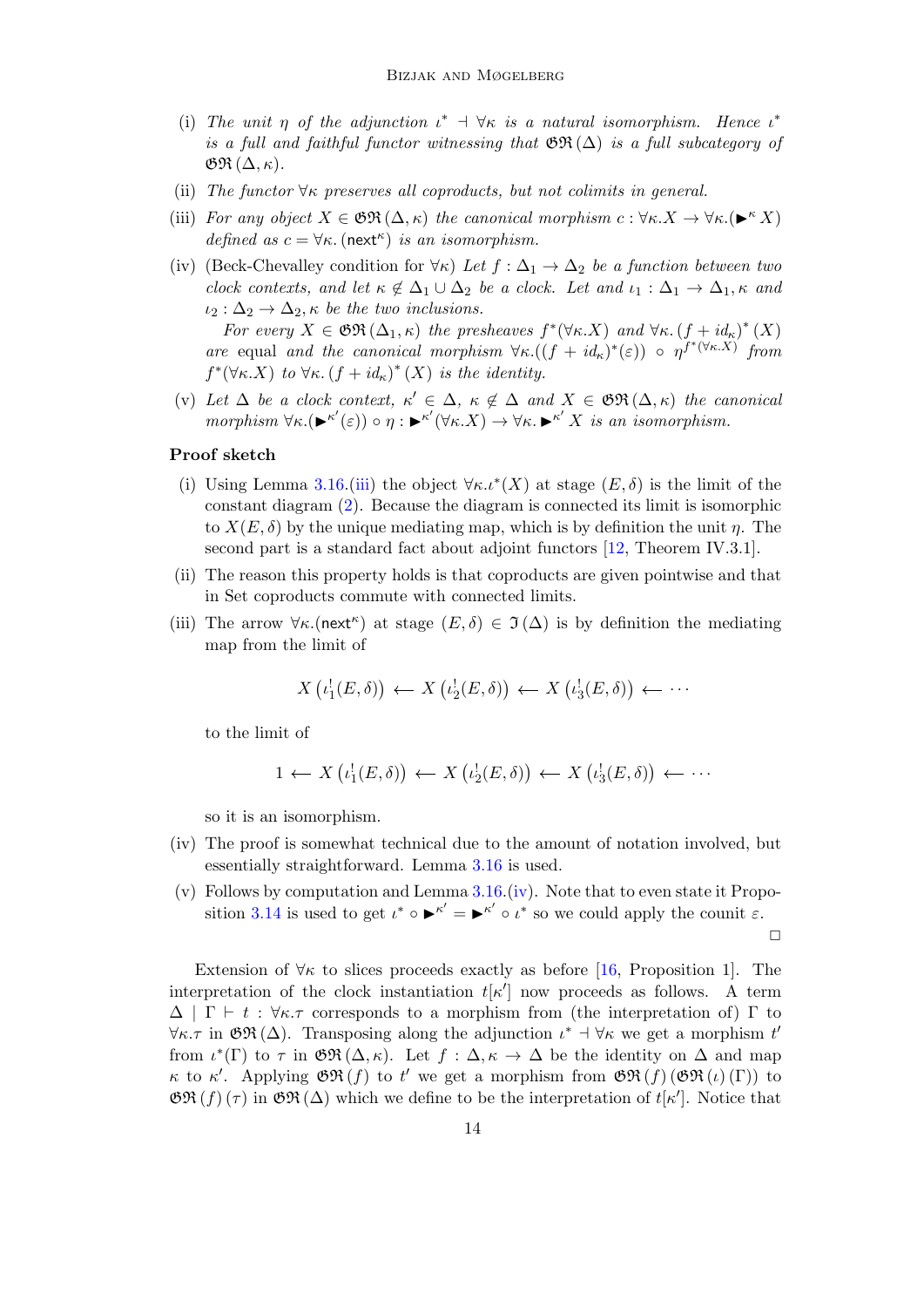$\mathfrak{GR}(f)$  ( $\mathfrak{GR}(\iota)$  (Γ)) is just  $\Gamma$  and by definition  $\mathfrak{GR}(f)(\tau)$  is the interpretation of  $\tau[\kappa'/\kappa]$ , so the interpretation is consistent.

Remark 3.18 This interpretation is standard, see e.g. Jacobs [\[10\]](#page-17-13), but note that it is crucial that we have general clock substitution  $\mathfrak{GR}(f)$ , for arbitrary f, and this is precisely the ingredient that was missing in previous models, hence the restrictions on clock instantiation rules.

#### <span id="page-14-0"></span>3.5 Universes

We follow previous work [\[5,](#page-17-7)[16\]](#page-17-5) and use Hofmann and Streicher's construction of universes in presheaf toposes from universes in Set [\[9\]](#page-17-16) which we now recall instantiated to our special case. We first recall what a semantic universe is.

Definition 3.19 Let C be a locally cartesian closed category with coproducts and el :  $E \to U$  a morphism in C. A morphism  $f : A \to \Gamma$  is *small* with respect to el if there is a morphism  $\overline{f} : \Gamma \to U$  such that f is appears as the pullback of el along  $\overline{f}$ . The morphism  $\overline{f}$  is called a *code* of f. An object  $\Gamma$  is small if the unique map  $\Gamma \rightarrow 1$  is small.

The map el is a *universe* if the objects  $0, 1, N$  are small and the notion of smallness is closed under composition, finite coproducts and small dependent products.

Let U be a Grothendieck universe in Set such that  $\mathbb{N} \in \mathbb{U}$  and let  $\Delta$  be a finite set of clocks.

**Definition 3.20** The presheaf  $V^{\Delta} \in \mathfrak{GR}(\Delta)$  is defined as  $V^{\Delta}(E,\delta) = \mathbb{U}^{\downarrow (E,\delta)^{op}}$ where  $\downarrow (E, \delta)$ <sup>op</sup> is the set of elements of  $\mathfrak{I}(\Delta)$  below  $(E, \delta)$  and  $\mathbb{U}^{\downarrow (E, \delta)^{\circ p}}$  is the set of presheaves D on  $\downarrow (E, \delta)^{\text{op}}$  such that for all  $(E', \delta') \le (E, \delta)$  we have  $D(E', \delta') \in \mathbb{U}$ . The action of  $V^{\Delta}$ on morphisms is by precomposition:  $V^{\Delta}((E_1,\delta_1) \leq (E_2,\delta_2)) (D) = D \circ \iota$  where  $\iota$  is the inclusion of  $\downarrow (E_1,\delta_1)$  to  $\downarrow$   $(E_2, \delta_2)$ .

The presheaf of elements  $E_{\Delta}^V$  is defined as  $E_{\Delta}^V(E,\delta) = \sum_{D \in V^{\Delta}(E,\delta)} D(E,\delta)$  with restrictions  $E_{\Delta}^{V}((E_1, \delta_1) \leq (E_2, \delta_2)) (D, x) = (D \circ \iota, D((E_1, \delta_1) \leq (E_2, \delta_2))(x)).$ 

The universe is the first projection  $u^{\Delta}: E_{\Delta}^V \to V^{\Delta}$  defined as  $u_{E,\delta}^{\Delta}(D,x) = D$ .

Hofmann and Streicher  $[9]$  show that the universe  $u^{\Delta}$  is closed under the usual constructs used to model dependent type theory, provided U is. What remains is to show that they are also closed under  $\forall \kappa$  and  $\blacktriangleright^{\kappa}$  and that they are suitably preserved by reindexing functors  $\mathfrak{GR}(f)$ . The first two of these properties follow exactly as before [\[16\]](#page-17-5) so we focus on the last.

The functors  $\mathfrak{GR}(f)$  do not in general preserve the universes. In particular the inclusion  $\iota^* : \mathfrak{GR}(\Delta) \to \mathfrak{GR}(\Delta, \kappa)$  does not map  $V^{\Delta}$  to (an object isomorphic to)  $V^{\Delta,\kappa} \in \mathfrak{GR}(\Delta,\kappa)$ . However *surjective* substitutions do preserve universes in the appropriate sense.

<span id="page-14-1"></span>**Lemma 3.21** Let  $s : \Delta \to \Delta'$  be a surjective function between clock contexts  $\Delta$  and  $\Delta'$ . There exist natural isomorphisms  $c^V : s^* (V^{\Delta}) \to V^{\Delta'}$  and  $c^E : s^* (E_{\Delta}^V) \to E_{\Delta'}^V$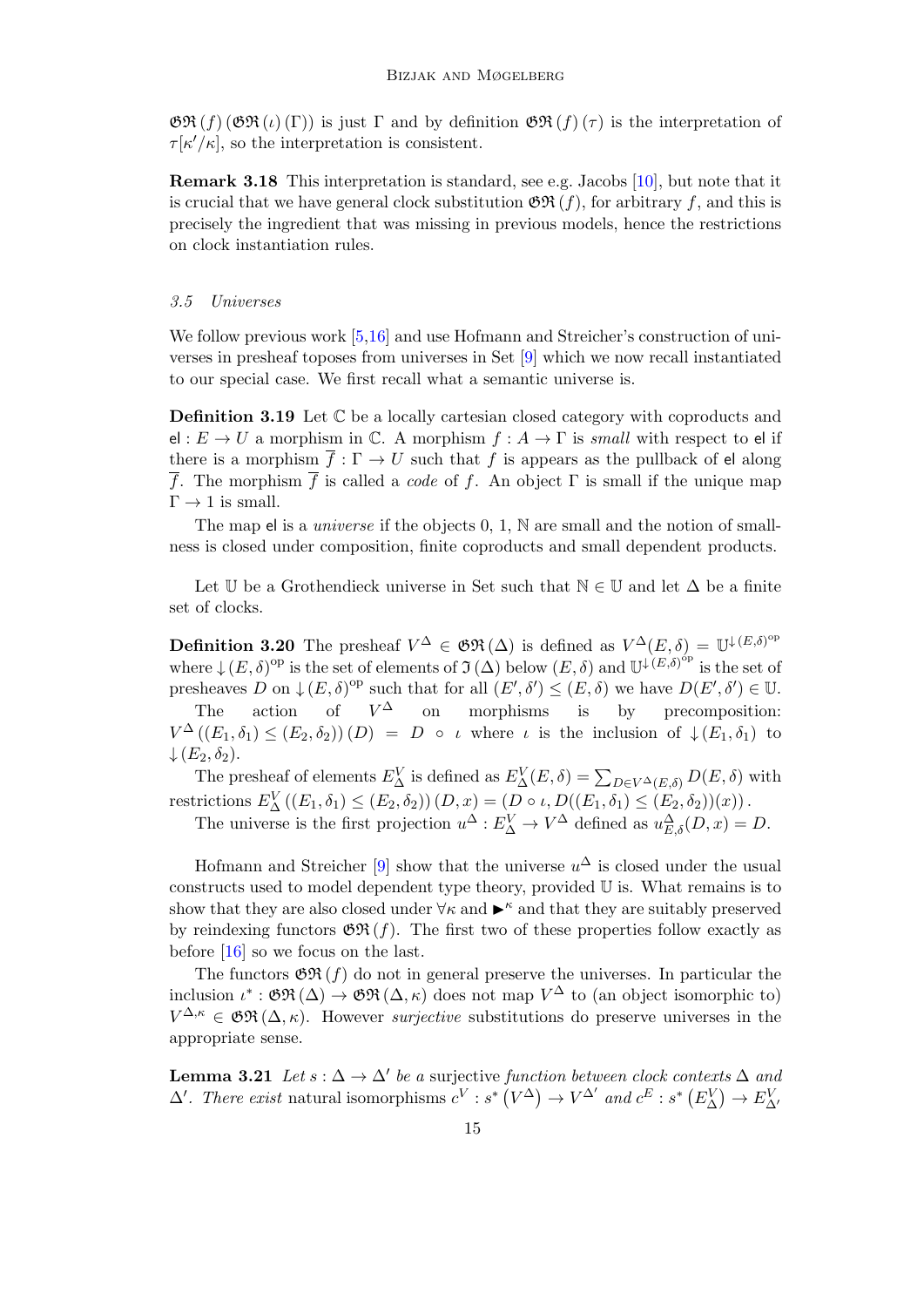such that the diagram

$$
s^* \left( E_{\Delta}^V \right) \xrightarrow{c^E} E_{\Delta'}^V
$$

$$
s^* \left( u^{\Delta} \right) \downarrow \qquad \qquad \downarrow u^{\Delta'}
$$

$$
s^* \left( V^{\Delta} \right) \xrightarrow{c^V} V^{\Delta'}
$$

commutes.

**Proof sketch** From Lemma [3.4](#page-6-0) we have  $\mathfrak{I}(s)$  injective and from Lemma [3.7](#page-6-1) we have that  $\mathfrak{I}(s)$  is a fibration. Thus  $\mathfrak{I}(s)$  restricted to a function  $\downarrow (E, \delta) \rightarrow$  $\downarrow \mathfrak{I}(s)$  (E,  $\delta$ ) is a bijection with an order preserving inverse given by the assignment  $u((E,\delta), -).$ 

Moreover, because the bijection is given by a restriction of a single function  $\mathfrak{I}(s)$ it is natural in  $(E, \delta)$ . We thus have

$$
s^*(V^{\Delta})(E,\delta) = V^{\Delta}(\Im(s)(E,\delta)) = \mathbb{U}^{\downarrow \Im(s)(E,\delta)^{\rm op}} \cong \mathbb{U}^{\downarrow (E,\delta)^{\rm op}} = V^{\Delta'}(E,\delta)
$$

where the bijection  $\mathbb{U}^{\downarrow \mathfrak{I}(s)(E,\delta)^{\rm op}} \cong \mathbb{U}^{\downarrow (E,\delta)^{\rm op}}$  is natural in  $(E,\delta)$ . Thus  $s^*(V^{\Delta}) \cong$  $V^{\Delta'}$  as presheaves in  $\mathfrak{GR}(\Delta')$ . The map  $c^E$  is defined similarly.  $\Box$ 

**Remark 3.22** Inspection of the proof also shows why for the inclusion  $\iota : \Delta \rightarrow$  $\Delta, \kappa$ , the reindexing  $\iota^*$  does not preserve universes in this way. This is consistent with the situation as it was in Møgelberg's previous model  $[16]$  and so following *loc*. *cit.* we add additional universes in each  $\mathfrak{GR}(\Delta)$ .

<span id="page-15-0"></span>**Definition 3.23** Let  $\Delta$  and  $\Delta'$  be clock contexts such that  $\Delta' \subseteq \Delta$ . Let  $\iota : \Delta' \to \Delta$ be the inclusion. We define the universe  $(\mu_{\Delta'}^{\Delta}, \mathcal{E}_{\Delta'}^{\Delta}, \mathcal{U}_{\Delta'}^{\Delta})$  as

$$
\mathcal{U}^{\Delta}_{\Delta'} = \iota^* \left( V^{\Delta'} \right) \qquad \mathcal{E}^{\Delta}_{\Delta'} = \iota^* \left( E^V_{\Delta'} \right) \qquad \mathfrak{u}^{\Delta}_{\Delta'} = \iota^* \left( u^{\Delta'} \right).
$$

**Theorem 3.24** The triple  $(\mu_{\Delta'}^{\Delta}, \mathcal{E}_{\Delta'}^{\Delta}, \mathcal{U}_{\Delta'}^{\Delta})$  is a universe closed under dependent products, sums,  $\forall \kappa$  and  $\blacktriangleright^{\kappa}$ .

Proof sketch To see that the notion of smallness is closed under dependent product and sum one uses the fact that  $\iota^*$  is an LCC functor (Theorem [3.8\)](#page-8-0) and the fact that a universe is closed under dependent products if a particular generic map is small and this generic map can be constructed using only the LCC structure, hence it is preserved by  $\iota^*$ . The same approach works for dependent sums. See Shulman [\[19\]](#page-17-17) for details on how the generic maps for dependent products and sums are constructed.

Closure under  $\blacktriangleright$  follows by first showing that the universes  $V^{\Delta}$  have codes  $\rhd^{\kappa}$ for  $\blacktriangleright^{\kappa}$  and then deriving codes for  $\mathcal{U}^{\Delta}_{\Delta'}$  from these using Proposition [3.14.](#page-10-2) Closure under  $\forall \kappa$  is also shown first for universes  $V^{\Delta}$  and then using the Beck-Chevalley condition (Proposition [3.17\)](#page-12-5) for  $\mathcal{U}_{\Delta'}^{\Delta}$ . See Møgelberg [\[16\]](#page-17-5) for more details.  $\Box$ 

Finally, these additional universes are preserved by clock substitution in the appropriate way.

**Proposition 3.25** Let  $f : \Delta_1 \to \Delta_2$  be a function between clock contexts  $\Delta_1$  and  $\Delta_2$ . Let  $\Delta' \subseteq \Delta_1$  be another clock context and  $(\mathfrak{u}_{\Delta'}^{\Delta_1}, \mathcal{E}_{\Delta'}^{\Delta_1}, \mathcal{U}_{\Delta'}^{\Delta_1})$  the universe from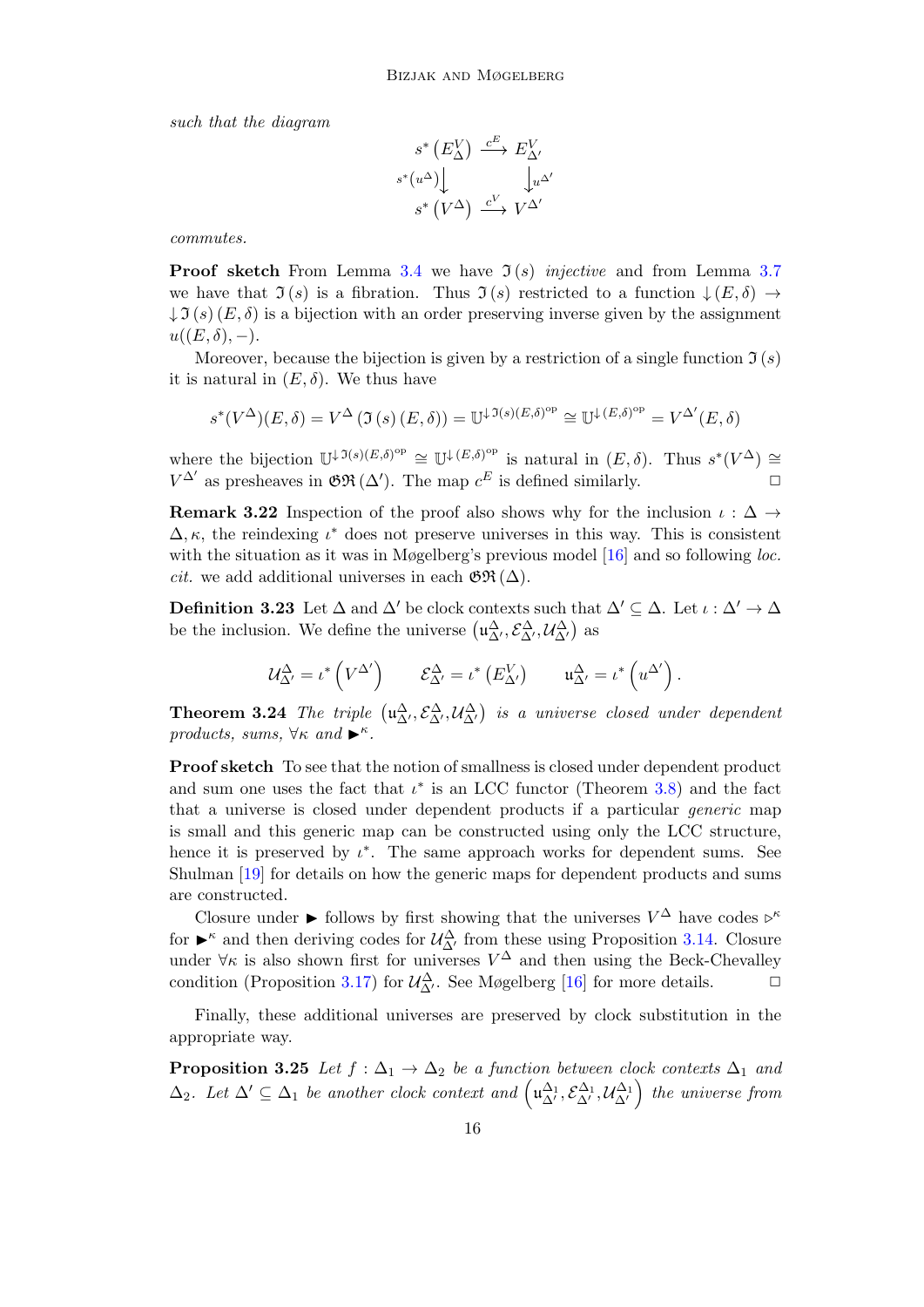Definition [3.23.](#page-15-0) There exist two natural isomorphisms  $c_t^f$  $c^f_{\rm E}$  and  $c^f_{\rm V}$  $\frac{J}{V}$  such that the diagram

$$
f^*\left(\mathcal{E}_{\Delta'}^{\Delta_1}\right) \xrightarrow{c_E^f} \mathcal{E}_{f[\Delta']}^{\Delta_2}
$$

$$
f^*\left(u_{\Delta'}^{\Delta_1}\right) \downarrow \qquad \qquad \downarrow u_{f[\Delta']}^{\Delta_2}
$$

$$
f^*\left(\mathcal{U}_{\Delta'}^{\Delta_1}\right) \xrightarrow{c_V^f} \mathcal{U}_{f[\Delta']}^{\Delta_2}
$$

commutes. In particular,  $f^*\left(\mathcal{U}_{\Delta'}^{\Delta_1}\right) \cong \mathcal{U}_{f[\Delta']}^{\Delta_2}$  $f[\Delta']\cdot$ 

**Proof** Let  $\iota_1$  be the inclusion of  $\Delta'$  into  $\Delta_1$  and  $\iota_2$  the inclusion of  $f[\Delta']$  into  $\Delta_2$ . Let  $s : \Delta' \to f[\Delta']$  be the restriction of f. By definition s is surjective and  $f \circ \iota_1 = \iota_2 \circ s$  and so  $f^* \circ \iota_1^* = \iota_2^* \circ s^*$ . Lemma [3.21](#page-14-1) gives natural isomorphisms  $c^V$ and  $c^E$  such that the diagram on the left

$$
s^* \left( E_{\Delta'}^V \right) \xrightarrow{c^E} E_{f[\Delta']}^V \qquad \qquad \iota_2^* \left( s^* \left( E_{\Delta'}^V \right) \right) \xrightarrow{c^*} \iota_2^* \left( E_{f[\Delta']}^V \right) \\ s^* \left( u^{\Delta'} \right) \Bigg| \qquad \qquad \iota_2^* \left( s^* \left( u^{\Delta'} \right) \right) \Bigg| \qquad \qquad \iota_2^* \left( s^* \left( u^{\Delta'} \right) \right) \Bigg| \qquad \qquad \iota_2^* \left( s^* \left( v^{\Delta'} \right) \right) \xrightarrow{c^*} \iota_2^* \left( v^{\{ \Delta' \} \right) \right) \\ s^* \left( V^{\Delta'} \right) \xrightarrow{c^V} V^{f[\Delta']} \qquad \qquad \iota_2^* \left( s^* \left( V^{\Delta'} \right) \right) \xrightarrow{i_2^* \left( c^V \right)} \iota_2^* \left( V^{f[\Delta']} \right)
$$

commutes. Hence the diagram on the right commutes and the vertical morphisms are isomorphisms. But notice that, e.g.  $\iota_2^* \left( s^* \left( V^{\Delta'} \right) \right) = f^* \left( \iota_1^* \left( V^{\Delta'} \right) \right) =$  $f^*\left(\mathcal{U}_{\Delta'}^{\Delta_1}\right)$  and also by definition  $\iota_2^*\left(V^{f[\Delta']}\right) = \mathcal{U}_{f[\Delta']}^{\Delta_2}$  $f_{\lbrack}\Delta^{\prime\rbrack}$ . This concludes the proof.  $\Box$ 

## <span id="page-16-0"></span>4 Conclusions and future work

We have sketched (up to solving the coherence problem) that allowing clock synchronisation retains soundness by constructing a model which validates it. With regards to the coherence problem, we can certainly solve it in each  $\mathfrak{GR}(\Delta)$ , so that substitution of *terms* into types and terms behaves correctly. However we also need to interpret *clock* substitution, which we do using the functors  $\mathfrak{GR}(f)$  for functions  $f: \Delta_1 \to \Delta_2$  between clock contexts. And in order to validate equalities such as  $\llbracket \Delta_2 \vdash f(\Gamma) \rrbracket = \mathfrak{GN}(f) \left( \llbracket \Delta_1 \vdash \Gamma \rrbracket \right)$  we would require  $\mathfrak{GR}(f)$  to preserve our choice of interpretation of all the constructs on the nose, but it only does so up to canonical isomorphism.

We believe this is a technical, rather than essential, problem with the particular presentation. In particular, without universes, we do have a solution to the coherence problem by replacing the categories  $\mathfrak{GR}(\Delta)$  by equivalent ones obtained by the Bénabou construction [\[4\]](#page-17-18) (see also [\[10,](#page-17-13) Corollary 5.2.5]). This then allows us to make choices of structure that are preserved on the nose by functors interpreting clock substitution. However doing this breaks type equalities like  $E(\text{in } t) \simeq E(t)$ where in is a universe inclusion from  $\mathcal{U}^{\Delta}_{\Delta'}$  to  $\mathcal{U}^{\Delta}_{\Delta}$ , for instance. The types on the left and right are only interpreted as isomorphic objects, not equal.

We are working on giving computational meaning to various type isomorphisms validated by the model and required for working with coinductive types via guarded